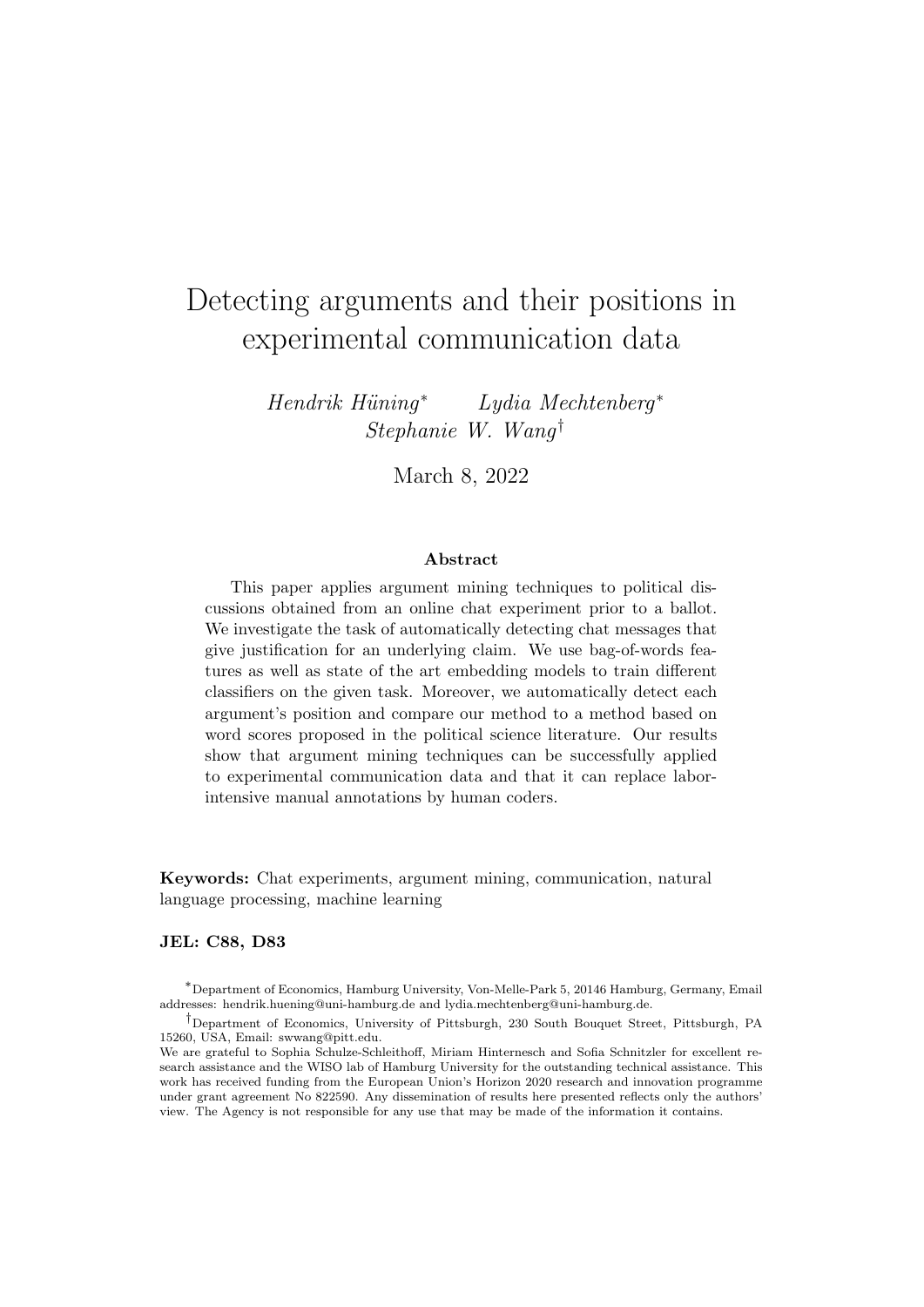## 1 Introduction

The analysis of communication has gained interest and importance in the economic literature in recent years [\(Penczynski 2019\)](#page-19-0). This is at least partly driven by today's role of online debates for the exchange of ideas, opinions, and information. Anonymous strangers and friends alike engage in discussions on political or societal issues in online forums, on social media platforms, or via messenger services such as WhatsApp. This raises a number of questions: How important are such debates in shaping individual opinions? What determines the persuasiveness of arguments? How, if at all, do online debates affect individual and collective decision-making such as voting? In order to be able to answer questions like these, large textual data sets have to be evaluated. The manual coding and analysis of such texts can be timeand labour-intensive and, for large data sets, highly uneconomical.

This paper investigates the usefulness of argument mining techniques to automatically detect argumentative content in experimental communication data. Our communication data stem from online chat discussions about the political topic rent control prior to a ballot. As these discussions are on a specific topic, we investigate context-specific argument detection. Analysing online chat discussions with argument mining techniques is a challenging task because of the brevity of messages, unusual usage of punctuation, fragment sentences and the influence of spoken and face-to-face communication for expressing sentiment [\(Schabus et al. 2016\)](#page-20-0).

The emerging field of argument mining investigates the possibility of automatically detecting argumentative content in natural language text and therefore provides a promising approach for the analysis of online debates. Despite the fact that this is a young research field, a lot of different approaches and subtasks have already been evaluated. While some research investigates argument-component identification, i.e. detecting parts of text or sentences that are argumentative [Mochales and Moens](#page-19-1) [\(2011\)](#page-19-1), other research implements a more fine-grained approach by analyzing the argumentative structure [\(Cabrio and Villata 2012,](#page-18-0) [Peldszus 2014\)](#page-19-2) or the relationship between claims and premises. Argument mining techniques have been applied to a variety of different document types such as legal texts, Wikipedia or newspaper articles, user comments, online product reviews or social media texts. [Lippi and Torroni](#page-19-3) [\(2016\)](#page-19-3) as well as [Cabrio and Villata](#page-18-1) [\(2018\)](#page-18-1) provide comprehensive overviews of the literature in terms of methods used and fields of application.

Although there is some work from the computational linguistics field that applies argument mining to (online) discourse [\(Lawrence and Reed 2017,](#page-19-4) [Lug](#page-19-5)[ini and Litman 2018\)](#page-19-5), none of the existing contributions investigates commu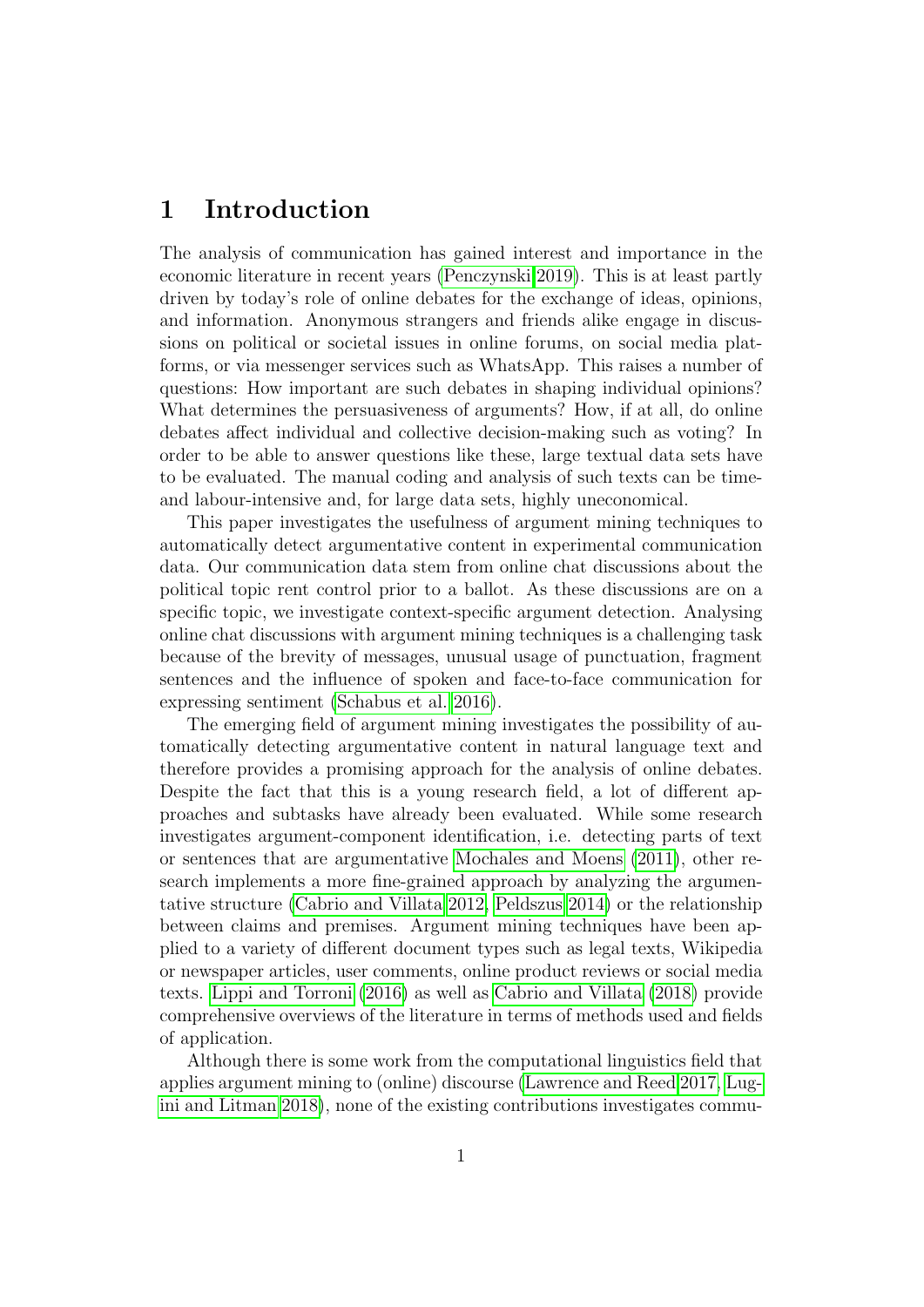nication within an experiment explicitly designed to analyze the exchange of arguments in online chats prior to a real (individual or collective) decision, e.g. a vote.<sup>[1](#page-2-0)</sup> In other words, communication can be of direct consequence for a real-world political decision in our case. Our experimental chat data offer a fruitful opportunity to study argumentation in a controlled environment.

With regard to the experimental economics literature, automated approaches for the analysis of chat data are scarce. [Penczynski](#page-19-0) [\(2019\)](#page-19-0) evaluates the usefulness of machine learning and natural language processing techniques for experimental chat data. He studies human versus algorithmic classification of intra-team communication in various game-theoretical settings. He finds that out-of-sample predictions from an algorithm trained with bag-of-words features can replicate human classification of reasoning in chat messages fairly well. More recently, [Tebbe and Wegener](#page-20-1) [\(2022\)](#page-20-1) perform a horse race between different machine learning algorithms to classify chat messages into informative and non-informative messages. They also investigate the performance of the classification method with regard to training set size and find that for small data sets, training sets of about 30% of the overall data sets can yield good results already.

We contribute to this literature by investigating the usefulness of machine learning and language models for argument detection in experimental chat data. None of the previous studies uses embedding models that are frequently used in the computational linguistics literature to classify sophisticated concepts such as arguments in natural language text. Our findings suggest that structural features, i.e. punctuation, are poor predictors of argumentative reasoning in chat data. Moreover, features obtained from language models not generally outperform a simple bag-of-words approach. Rather unstructured textual data such as chats not necessarily benefit from the strength of language models that take into account contextual knowledge of words.

The remainder of the paper is structured as follows: Section 2 presents our data. Section 3 provides details of the methods used. Our results are summarized in Section 4. Section 5 concludes.

### 2 Data

We collected our data through an online survey experiment that was conducted in two waves around the Local Rent Control Initiative ballot on the

<span id="page-2-0"></span><sup>1</sup>Other research applying argument mining to (online) discourse include [Abbott et al.](#page-18-2) [\(2011\)](#page-18-2), [Biran and Rambow](#page-18-3) [\(2011\)](#page-18-3), [Yin et al.](#page-21-0) [\(2012\)](#page-21-0), [Ghosh et al.](#page-18-4) [\(2014\)](#page-18-4), [Swanson et al.](#page-20-2) [\(2015\)](#page-20-2), [Oraby et al.](#page-19-6) [\(2015\)](#page-19-6), [Addawood and Bashir](#page-18-5) [\(2016\)](#page-18-5) and [Habernal and Gurevych](#page-18-6) [\(2017\)](#page-18-6).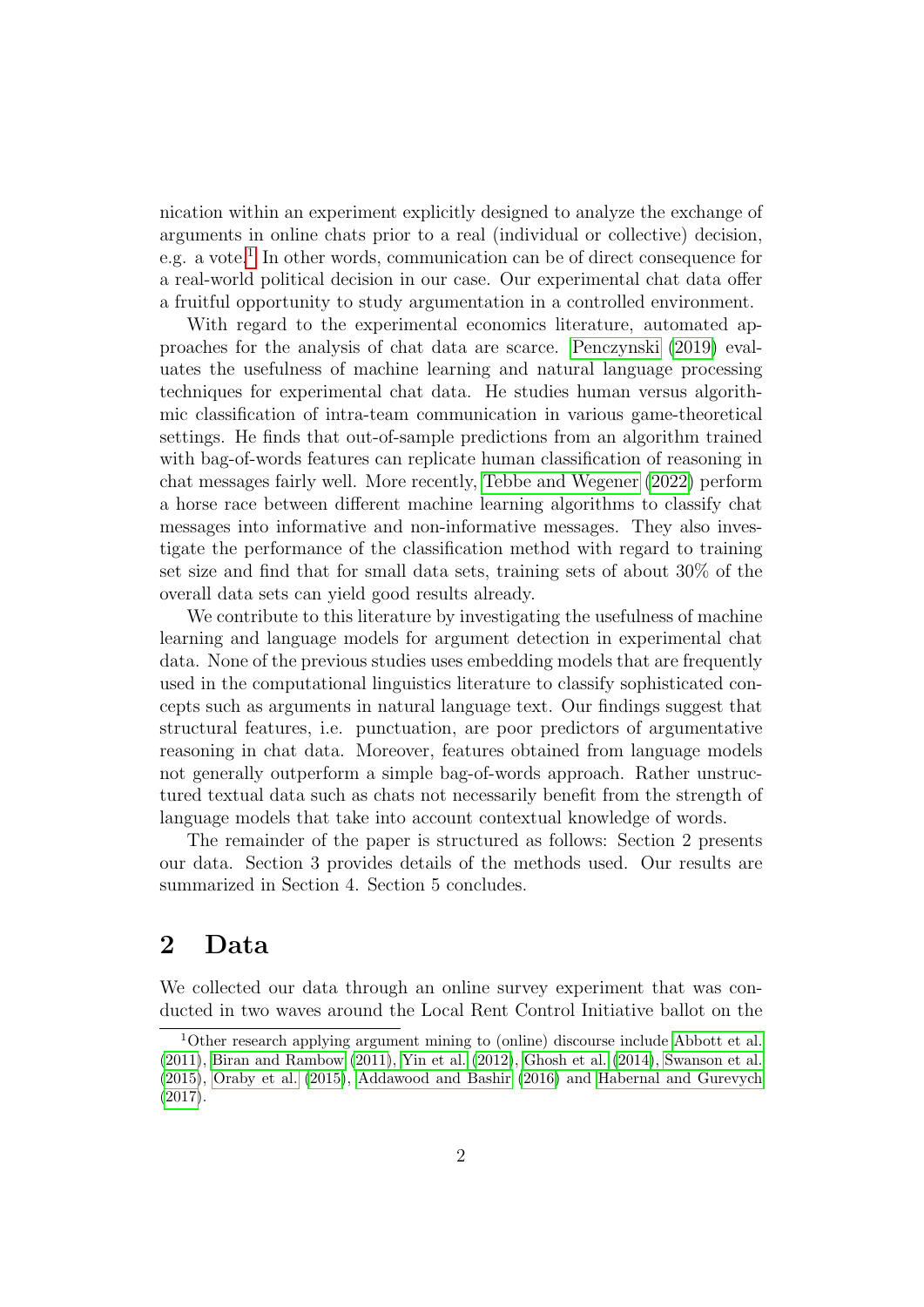6th of November 2018 in California. On that day, citizens of California could vote in favour or against a proposition that expands local governments' authority to enact rent control in their communities. In the online survey, 1560 participants answered questions related to rent control. At the end of the survey, approximately half of participants had the chance to exchange opinions and arguments in a chat. Two of the survey questions asked subjects to formulate an argument (a) in favour of and (b) against rent control (free text). Answers to these free-text box questions allow us to collect a large amount of possible arguments on the topic. This is our first type of textual data input. To ensure data independence, we used only text-box messages of those participants who subsequently did not participate in the chat. This leaves us with 817 participants and 1634 (potential) arguments.

Our second type of textual data are the chat-messages themselves. At the end of the survey, 743 participants were randomly assigned to chat groups of five in which they could discuss the pros and cons of rent control. This resulted in 264 chats. These chats lasted on average 10.7 minutes and created 6415 messages. The chat environment was similar in design to WhatsApp, a chat platform supposedly familiar to most of our subjects.

For the classification task of detecting arguments in the chat discussions, textual data from both textbox messages (1634) and chat-messages (6445), are used. In total, our text corpus comprises 8079 messages. Inspecting the corpus, we find that, as expected, the data set is less structured compared to other forms of natural language text such as newspaper or scientific articles. We therefore expect structural features such as punctuation to play a lesser role in detecting argumentative content in the chat messages. On the other hand, the chat environment in this online survey experiment was clearly designed for a vital debate about rent control. Results from an analysis of this data allow a better understanding of the effects of debates in chat environments such as on WhatsApp, Facebook Messenger or others.

### 3 Methods

In this section, we first introduce our labeling scheme for the textual data. Second, we detail the text mining and natural language processing (NLP) techniques that are used to arrive at numerical representations of the textual data. Third, we outline the classification procedures that use the labels and numerical representations as inputs to learn arguments on rent control.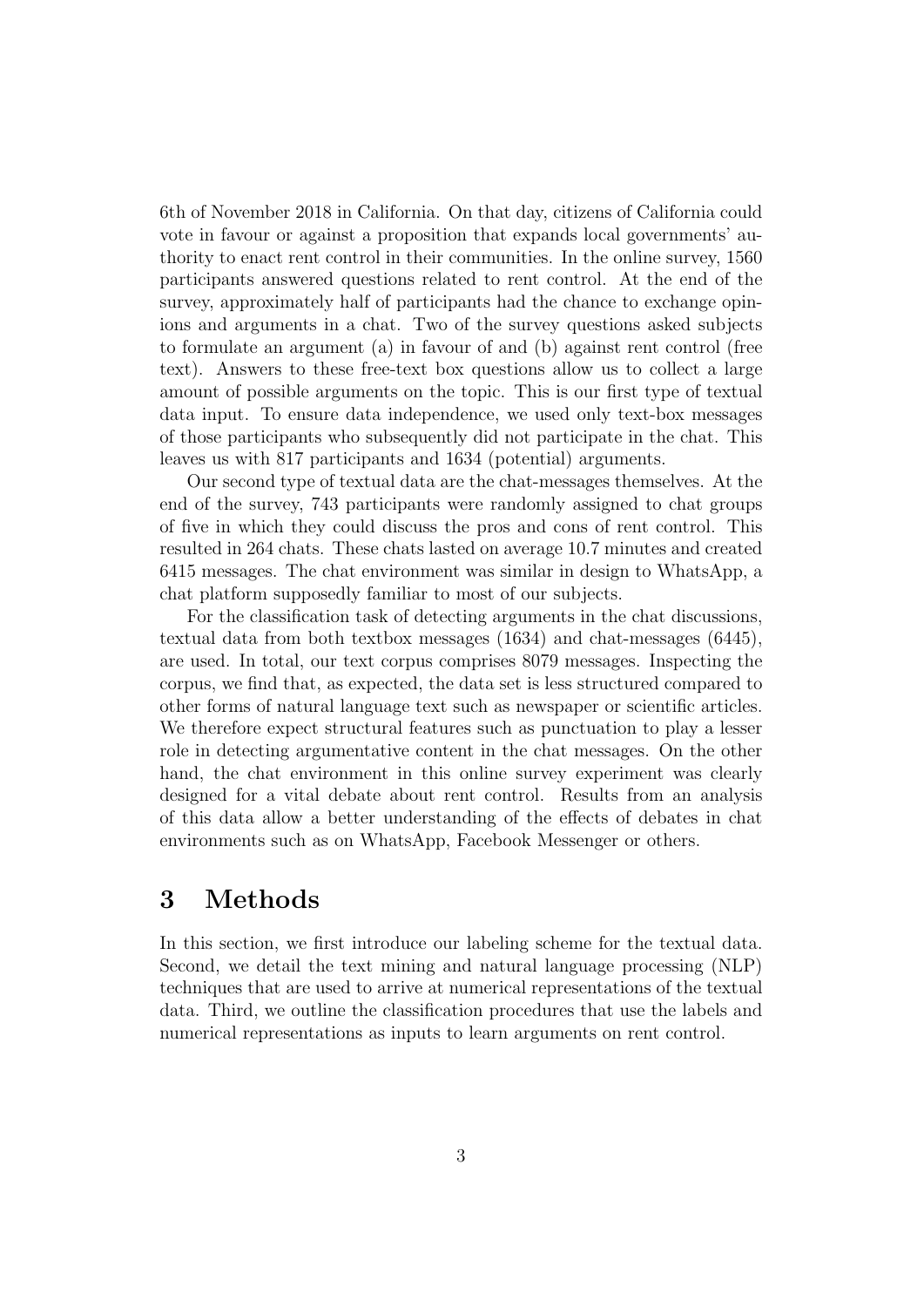#### 3.1 Labeling Scheme

Our unit of analysis is a message. We choose the message level as our unit of interest and not sentences as punctuation is not used by all chat participants in the same frequency making it hard to split the text into sentences. We manually labeled 2299 chat messages and all 1634 text-box messages as either containing an argument or not. We use the so-called claim-premise model as the underlying argumentation theory [\(Toulmin 1958,](#page-20-3) [Walton 2009\)](#page-20-4). The claim constitutes a statement or position of a person on a certain topic. The premise supports the claim by providing evidence or justification for the claim. As [Rinott et al.](#page-20-5) [\(2015\)](#page-20-5) point out, the existence of a premise is crucial for an argument being persuasive.<sup>[2](#page-4-0)</sup> We label each message as containing a premise that supports or attacks the underlying claim. The following examples illustrate our labeling scheme (Compare [Table 1\)](#page-5-0):

#### "Rent control is good because it will lead to more affordable housing."

The first part "Rent control is good" constitutes the claim, while the second part "it will lead to more affordable housing" establishes the premise. The word because functions as a discourse connector between the claim and the premise [Lawrence and Reed](#page-19-7) [\(2015\)](#page-19-7). In this case, both claim and premise are present and we label this message as containing an argument. In many instances, however, the claim is not explicitly stated. This happens quite frequently in both, the text-box and chat data.[3](#page-4-1) Consider the following example:

#### "It would lead to higher rental prices in the long run."

In this case, the claim is implicit *(Rent control is bad)*. This message is labeled as containing an argument although the claim-part of the argument is missing. In cases, however, where only the claim is stated (e.g. "Rent control

<span id="page-4-0"></span><sup>2</sup>Manually labeling the text-box messages was necessary because they sometimes did not contain an argument. Some participants stated that they did not recall any argument or wrote something else besides an argument (this occurred in 17 percent of the cases). In contrast to [Rinott et al.](#page-20-5) [\(2015\)](#page-20-5), we do not distinguish between different types of justifications (evidence such as: study, expert, anecdotal).

<span id="page-4-1"></span><sup>3</sup> In fact, it turns out that the majority of the arguments formulated in the chat are implicit, i.e. not containing the underlying claim. This highlights the special character of the chat environment, where a participant might have stated a claim at the beginning of a chat discussion and justification thereof appear later during the discussion. [Wojatzki and](#page-20-6) [Zesch](#page-20-6) [\(2016\)](#page-20-6) discuss the problem of implicit argumentation especially in informal settings and propose a possible solution. Since claims are not as frequently used, we do not use them as a separate class in the classification task.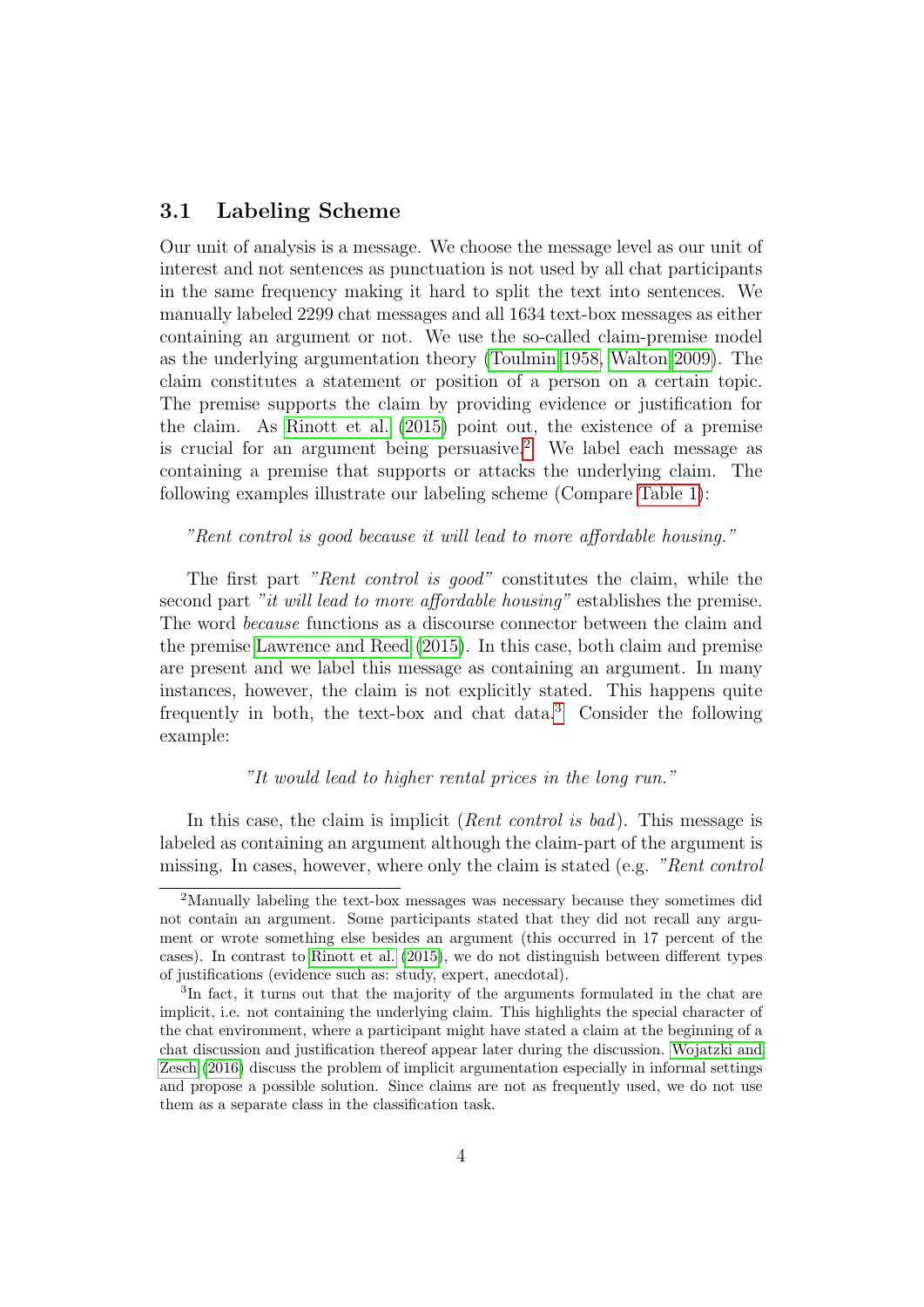is not a good idea"), the message is labeled as not containing an argument. Moreover, all messages that are off-topic, e.g. contain self-introductions to other members of the chat group, are labeled as not containing arguments. It is important to note that we do not distinguish between arguments for-

<span id="page-5-0"></span>

| Example                                | <b>Type</b>        | Labeling    |  |
|----------------------------------------|--------------------|-------------|--|
| "Hi there, how are you?"               | None               | No Argument |  |
| "Rent control is not a good idea."     | Claim only         | No Argument |  |
| "Rent control is good because it       | Claim plus premise | Argument    |  |
| will lead to more affordable housing." |                    |             |  |
| "It would lead to higher rental"       | Premise with       | Argument    |  |
| prices in the long run."               | implicit claim     |             |  |

Table 1: Examples of labeling scheme

mulated on rent control in general and those that specifically address the ballot's proposition. Interestingly, the majority of participants discuss rent control in general rather than arguing about the (in)appropriateness of the proposition itself. As the topic rent control is highly polarized in the USA, we have opinionated text [Indurkhya and Damerau](#page-18-7) [\(2010\)](#page-18-7), where participants express strong opinions in favour of or against rent control.

Three trained coders annotated the data set independently. In total, 3933 textbox- and chat-messages were labeled. We used only those 3193 messages, where all three coders agreed and discarded the rest. 1415 (44%) of these were labeled as containing an argument and 1778 (56%) as not containing an argument. Unweighted Cohen's kappa and Krippendorff's alpha for the labeling procedure are 0.75 and 0.75 respectively, indicating substantial agreement among coders.

#### 3.2 Numerical Representations of Text Data

The manual labels serve as the first input for our classification procedure. As a second input, we need numerical presentations of the textual data that efficiently carry the information of each particular message. We implement four approaches. First, we construct bag-of-words features that represent each textbox- and chat-message by the frequency and type of words that appear in it. We define this "conventional" approach of representing natural language text as our benchmark case. Second, we implement pre-trained context-free word embeddings for each word of the corpus. These word embeddings are aggregated on the message level and used as features. Third, we train an own embedding model to obtain word embeddings that are specific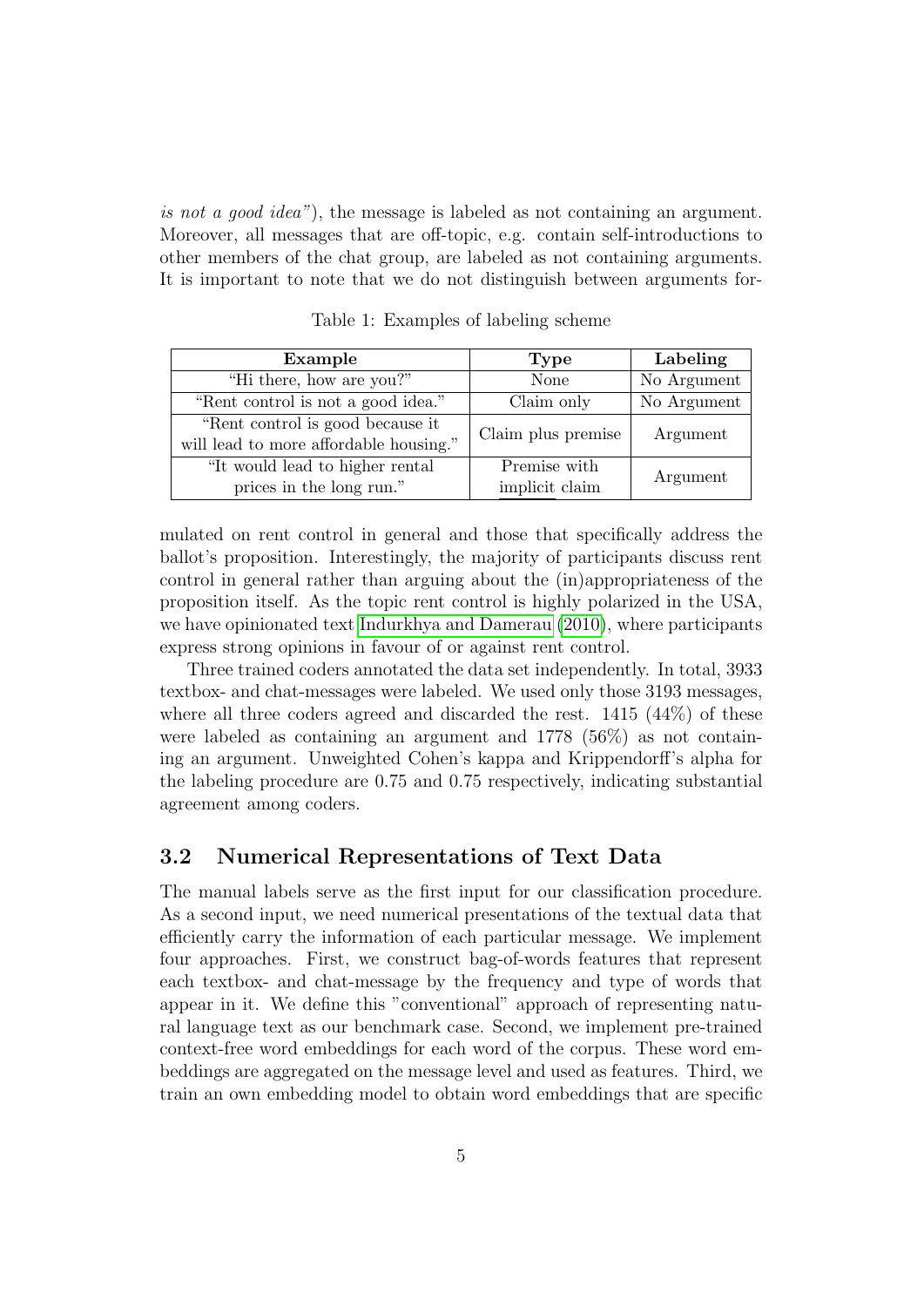to our data set. Fourth, we use the state-of-the-art language model architecture of BERT to calculate contextual embeddings for each message. The concept of embeddings is explained below.

#### 3.2.1 Bag of Words (BOW)

Before we construct the bag-of-words features, we pre-processed our text corpus by removing special signs such as  $\#,^*,\geq,$  removing numbers and changing all text to lower case. Stopwords and punctuations are not removed as they can be highly informative about whether a message contains an argument or not.

Lexical features: As common in the literature, we use n-gram features: We calculate all unigrams and bigrams that occur in our text corpus at least ten times.<sup>[4](#page-6-0)</sup>

Statistical features: As statistical features for each message we consider the length of the message (in characters and words) and the average word length measured by the average number of syllables per word. These features capture the complexity of the message. We hypothesize that in our text corpus of rather short messages, the longer or more complex a given chat message, the more likely it contains complex reasoning, e.g. a formulated argument. This is particularly true in our context of the experimental chat environment. Participants mostly write short messages to introduce themselves to each other, to state their opinion, or to state (dis)agreement with other chat participants. More elaborate messages are more likely to contain arguments on the topic rent control or with regard to the ballot's proposition.

Structural features: This feature-set comprises the number of dots, question marks, exclamation points and commas in each sentence. Although these features performed well on textual data from persuasive essays and Wikipedia articles [\(Aker et al., 2017\)](#page-18-8), we expect them to play at most a minor role in the context of chat messages because punctuation is less frequently and formally used in this environment than in other forms of natural language text.

Syntactical features: Based on part-of-speech tagging (POS), the number of nouns, verbs, pronouns, adjectives, adverbs etc. of each message are

<span id="page-6-0"></span><sup>4</sup>We also experimented with specific keyword lists as input features such as argumentative connectors like because, since etc. [\(Lawrence and Reed 2015\)](#page-19-7). Since some of these connectors are already covered by the n-gram features and others are rarely used, we abstain from including additional keywords as features. Moreover, since the majority of messages contain premises where the claim is implicit, argumentative connectors are not as frequently used in our data set as in more structured data sets.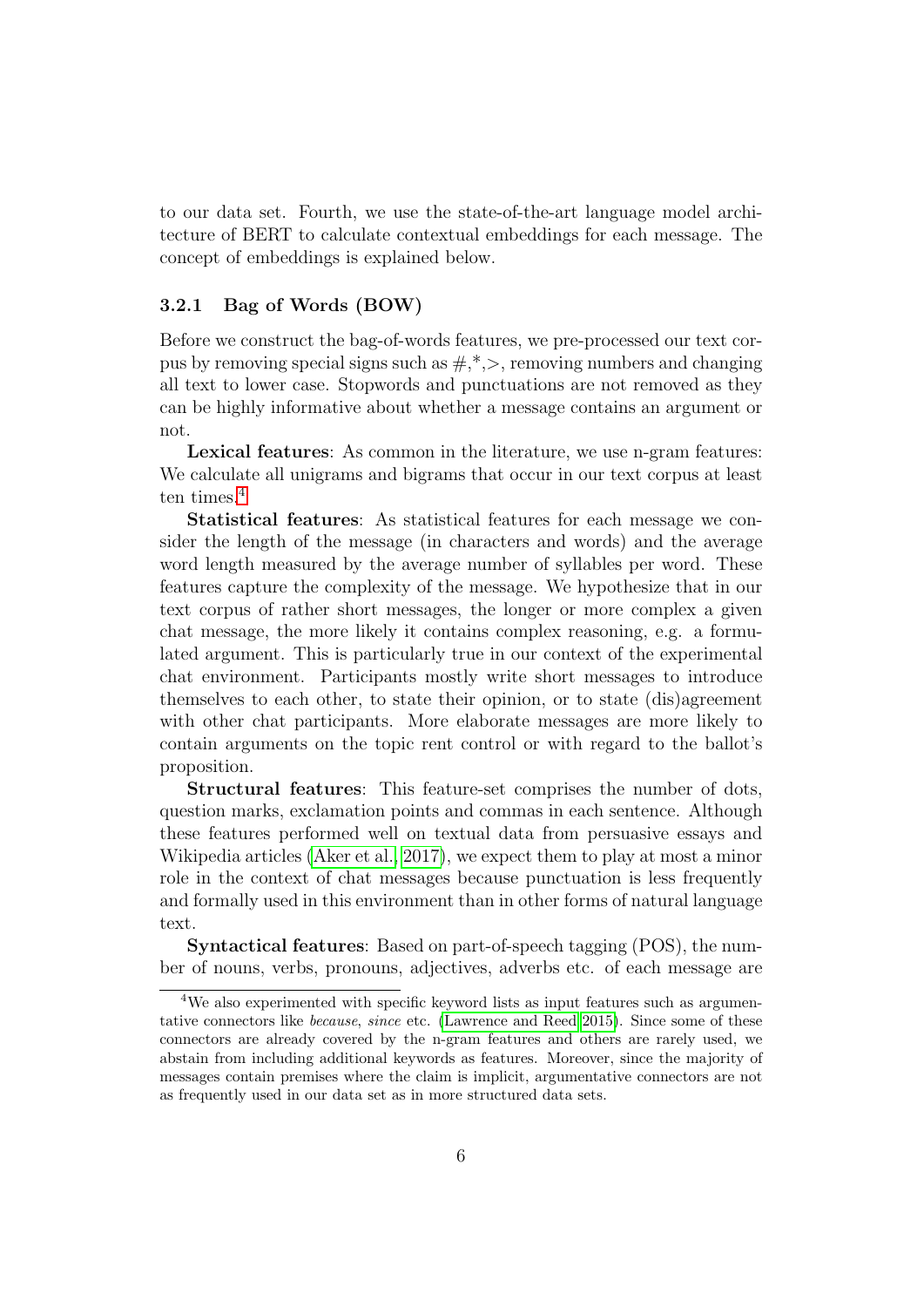used as features.

Morphological features: Finally, we calculate the frequency of morphological features in each message of the corpus.[5](#page-7-0) The morphological features considered include abbreviations, grammatical case, definiteness, degree (positive, comparative, superlative), gender (neutral, fem., masc.), mood (indicative, imperative), number (singular or plural), numeral type (cardinal, ordinal, multiplicative), person (first person etc.), personal or possessive personal pronouns (my, mine, yours etc.), reflexive (does the word refer to the subject of the message or not), tense (past or present), verbform (finite, nonfinite etc.), voice (active or passive), foreign (word from other language) and typo (misspelling detected).

Since our corpus is only loosely structured, we use many features on the token-level. In total, we arrive at 1296 bag-of-word features. In order to reduce the number of features used for classification, the information-gain criterion is used as a classifier-independent feature selection technique.[6](#page-7-1) All features with an information gain of zero in the training set are not considered for the classification task.

#### 3.2.2 Embedding Models

A breakthrough in natural language modeling is the concept of word embedding models. The idea is that each word gets represented by a numerical vector of the same length that is estimated from the word's embedding, i.e. the words surrounding it. In other words, the semantic meaning of a word is estimated by the context it is usually used in. Semantic similarities and dissimilarities of words can be analysed by the relative position of vectors in the vector space. We implement three state-of-the-art embedding techniques.

Google news word vectors: As a first approach, we use word embeddings that were trained on the large Google News text corpus (about 100 billion words). These embeddings are freely available online for reuse.[7](#page-7-2) These word vectors were trained with Word2vec that uses a skip-gram neural network to predict a word from its context [\(Mikolov et al. 2013\)](#page-19-8). In

<span id="page-7-0"></span><sup>5</sup>POS-tagging and morphological features are obtained with the udpipe implementation in R, see https://cran.r-project.org/web/packages/udpipe/vignettes/udpipeannotation.html.

<span id="page-7-1"></span><sup>6</sup>The R-package FSelector [Romanski and Kotthoff](#page-20-7) [\(2018\)](#page-20-7) is used. This feature selection follows [Addawood and Bashir](#page-18-5) [\(2016\)](#page-18-5) among others. This feature selection technique has the advantage of reducing the number of features used for classification substantially. The disadvantage is that it might remove features that are only useful in combination with other features. Since our labeled data set is quite small, we prefer a parsimonious model with not too many features.

<span id="page-7-2"></span><sup>7</sup>See https://code.google.com/archive/p/word2vec/.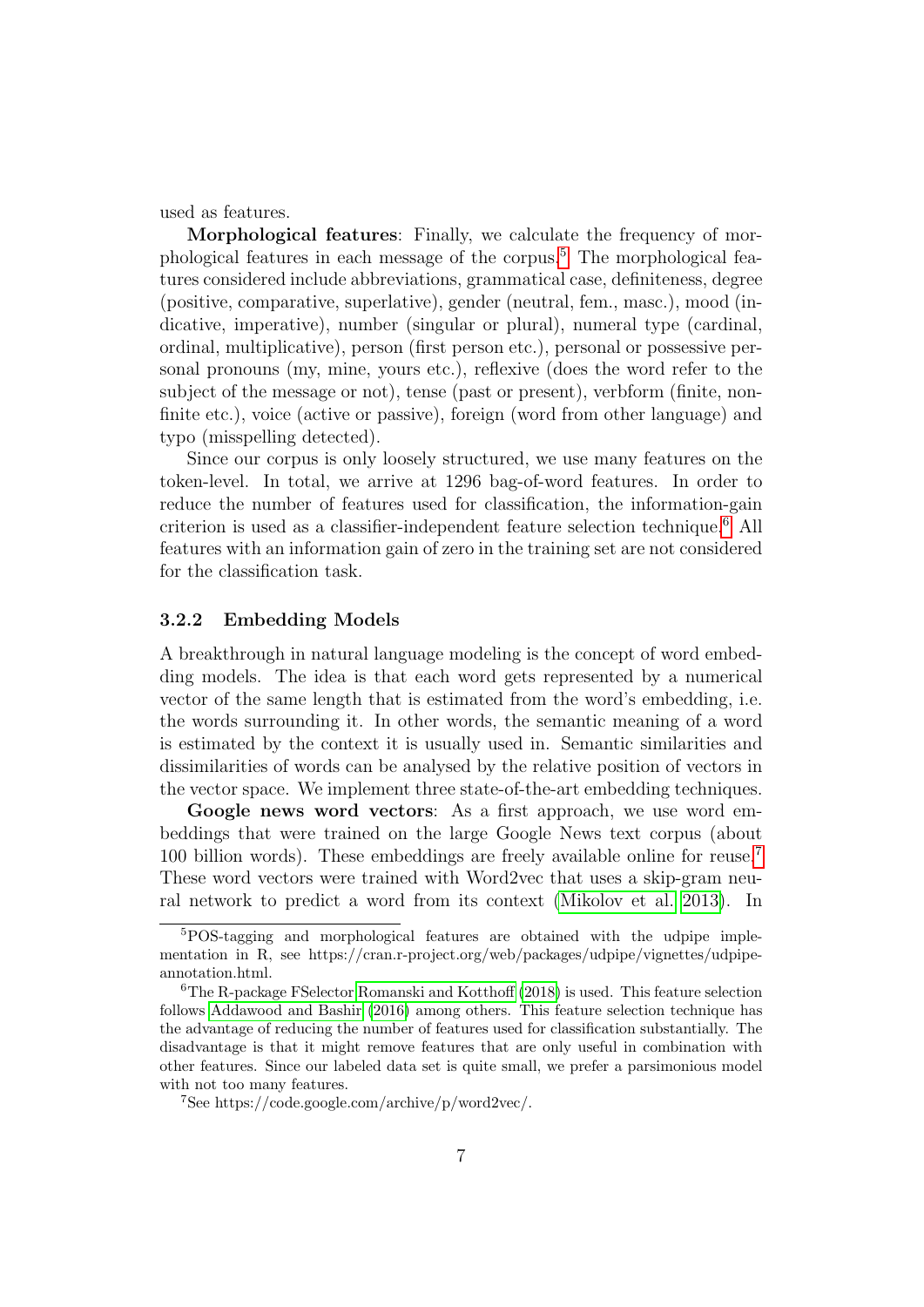other words, the algorithm predicts for each input word the probability of the words surrounding it, i.e. the probability of the "nearby words".

The Google news data set contains embeddings of 3 million words. For our purpose, we extract those word vectors that are part of the vocabulary of our text corpus, i.e. 1492 word vectors. In order to obtain a vector representing a message in our corpus, we average the word vectors of all words of a particular message. In order to account for the importance of a word for a message, each word vector is weighted by  $tf/idf$ . The  $tf/idf$  weight is the frequency of the word in the particular message (term frequency=tf) divided by the frequency of the word in the overall corpus (inverse document frequency=idf). Words that appear regularly across all messages are downgraded and words that appear rarely are upgraded because they are particularly informative if they appear in a message. Moreover, the weight regularizes the length of messages ranging form one word to 150 words. Since the Google News word vectors have 300 dimensions, we obtain 300 features that are used in the subsequent classification task.

Global vectors (GloVe): As a second approach, we use word embeddings that are explicitly trained on our corpus. We do so since many pretrained word vectors that are available online, such as the Google news vectors, are trained on data sets that are not comparable with the chat data we are analysing. Language may be used differently in "short-message-contexts" such as social media and chats [\(Liu et al. 2017\)](#page-19-9). We use GloVe for this approach [\(Pennington et al. 2014\)](#page-19-10). GloVe also produces embeddings of words but follows a different optimization approach than Word2vec to obtain word embeddings. GloVe uses single value decomposition on the full word cooccurrence matrix that is built from the corpus to arrive at low-dimensional word vectors.

We use the GloVe implementation in R to learn word embeddings that are specific to our text corpus. Our chosen window size is five, i.e. five words before and after the word in question are considered for calculating its embedding. Moreover, the chosen vector-size is 300. As suggested in the GloVe model, we sum up the main and context component. As before with the Google News word vectors, we average the  $tf/df$ -weighted word vectors of each message. Since we choose vectors to have 300 dimensions, we obtain 300 features that can be used in the subsequent classification task.

BERT: The word embeddings obtained with Word2vec and GloVe share the disadvantage that each word in our corpus is represented by a fixed vector. This is problematic for words that have a different meaning depending on the context they are used in. The most obvious example are polysemous words. Words such as "train" have a different meaning depending on their context. The Bidirectional Encoder Representations from Transformers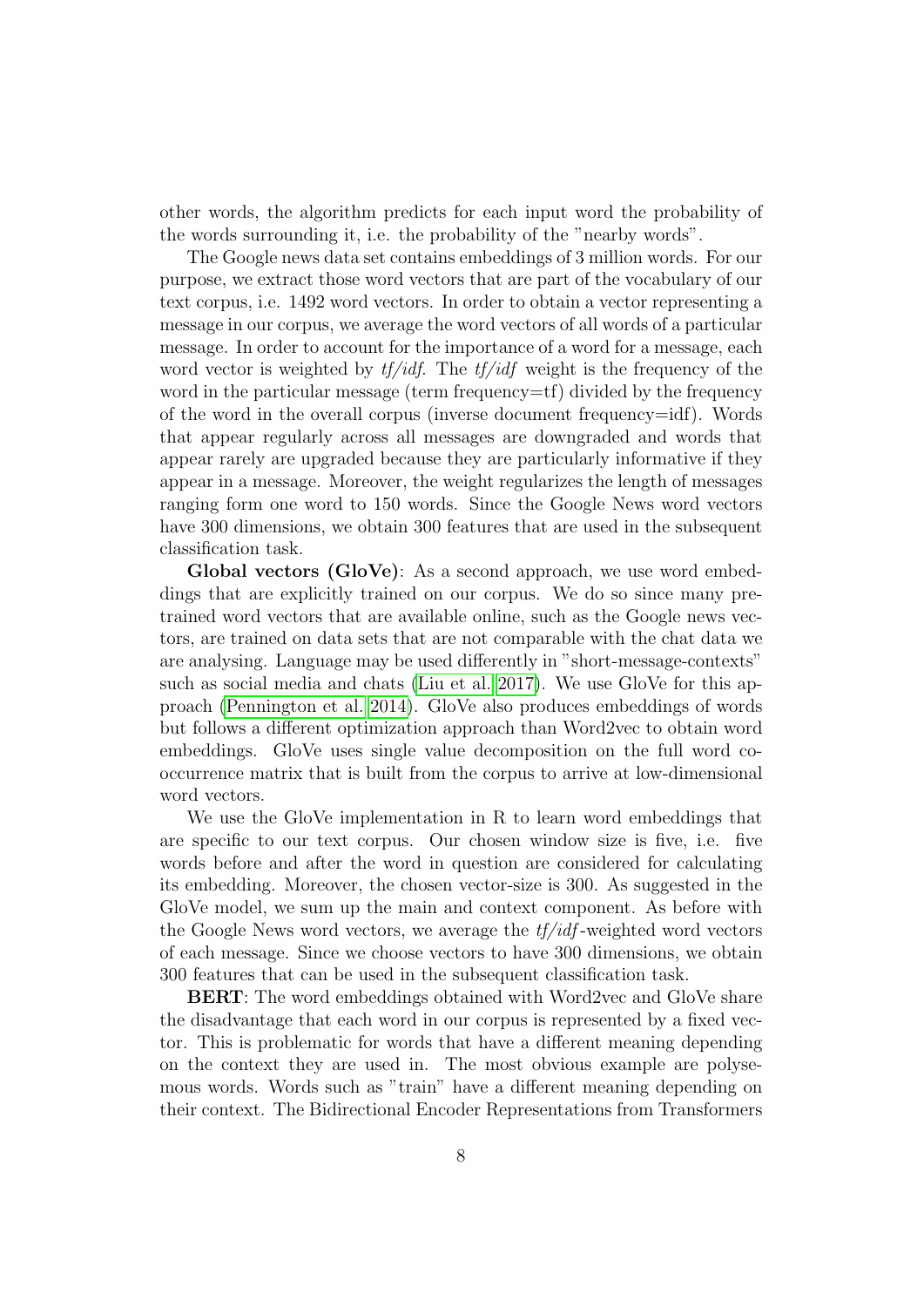model, shortly BERT, overcomes this problem and allows words to have a different embedding depending on the context they are used in [\(Devlin et al.](#page-18-9) [2018\)](#page-18-9). Moreover, BERT allows to calculate embeddings directly for entire sentences or messages as in our case that represent the semantic meaning of that message. BERT outperforms many other language models on a variety of classification tasks such as those defined in the General Language Understanding Evaluation (GLUE) benchmark [\(Wang et al. 2018\)](#page-20-8).

We use the pretrained-BERT model (base-uncased-model) and apply it to the vocabulary of our text corpus. $8$  We access its 12th output layer that contains the embeddings for each message of our text corpus. These embeddings have 768 dimensions, i.e. we obtain 768 features to use in the subsequent classification task.

#### 3.3 Classification Procedure

All four feature sets, namely bag-of-words, Google News embeddings, GloVe embeddings and BERT embeddings are fed separately into four different classifiers to predict messages containing an argument or not. For the classification task, we split our data set randomly into a training set (80%) and test set (20%). After splitting the data into training and test set, features in the bag-of-words feature set are scaled to the range between 0 and 1 because some classification algorithms are sensitive to features that are defined on different scales. Four classifiers are trained on the training set to distinguish argumentative and non-argumentative messages. We use four classifiers that were frequently used in previous research on argument mining and proven to be suitable for the task [\(Lippi and Torroni 2016\)](#page-19-3). These include Logistic Regression (LR), Support Vector Machine with linear Kernel (SVM), Neural Network with a single hidden layer (NN) and Random Forests (RF). As a benchmark model, we train these classifiers on bag-of-word features. Subsequently, we train the classifiers with the sentence embeddings obtained from the three language model classes and compare the performance with that of the bag-of-words approach.

All results are obtained by performing stratified k-fold cross-validation. In cross-validation, the training set is randomly split in  $k$  equally sized folds. In our case k equals 10. For each fold, the classifier is trained on all other  $(k-1)$  folds and evaluated on fold k. This is repeated for all k folds. Cross validation tests the generalization ability of the model within the training phase and ensures that a prediction for a particular message is solely based

<span id="page-9-0"></span><sup>8</sup>We use the implementation of BERT in R provided by Johnathan Bratt, see: https://github.com/jonathanbratt/RBERT.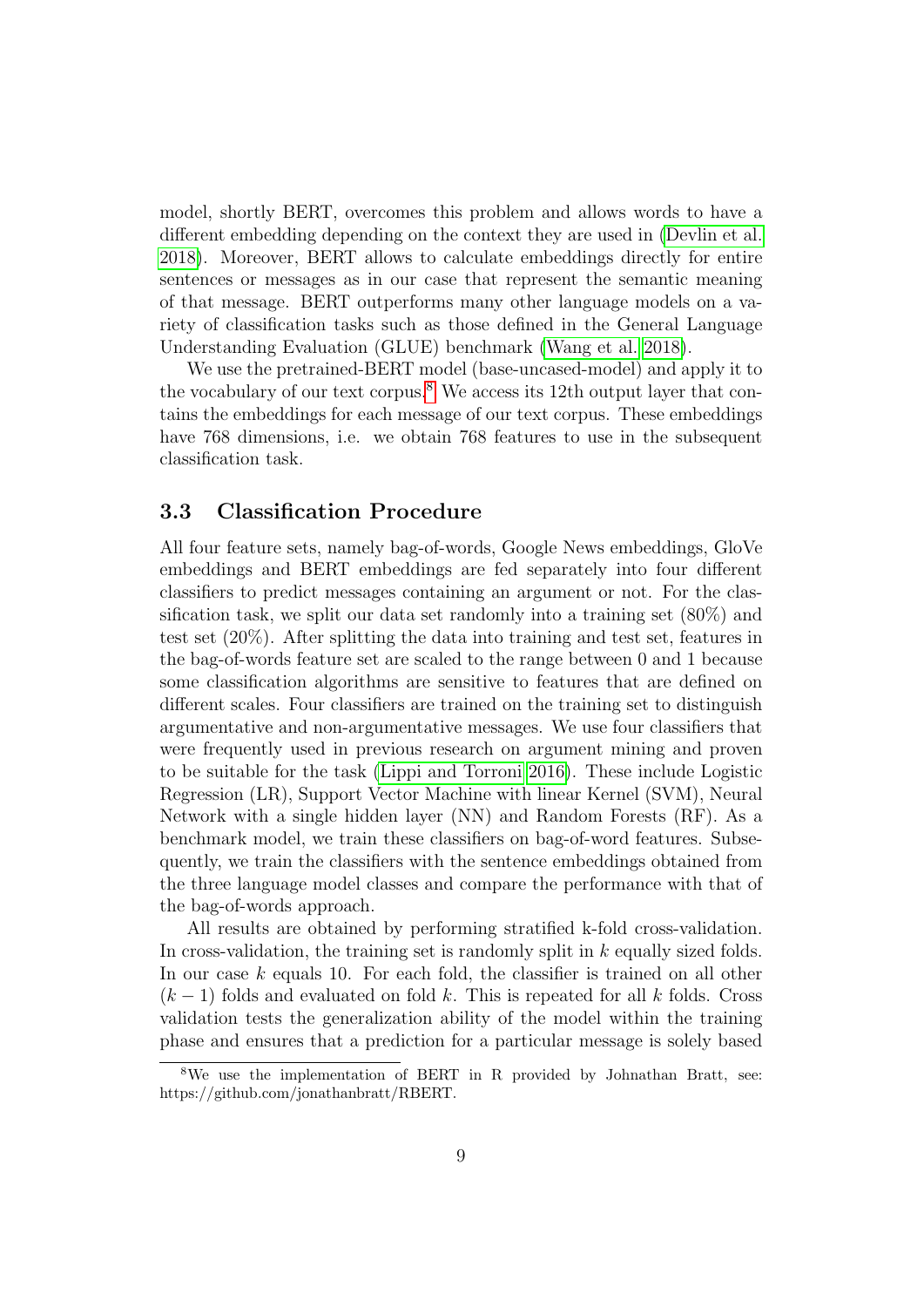on training of other messages. Stratification ensures that the share of classes in the original data set, i.e. the share of arguments versus non-arguments, is represented in each of the  $k = 10$  folds. Moreover, for the Neural Network and Random Forest classifiers, 10 randomly drawn hyper-parameter were tested in each fold. The hyper-parameter that yielded the best overall accuracy was chosen for the final model.

As performance measures of our classification task, we report the accuracy, precision, recall and F1 values for all classifier and feature-set combinations that are estimated. Accuracy is defined as the share of correctly identified arguments and non-arguments of all messages in the test set. Precision is defined as the number of arguments identified by the classifier divided by the total number of actual arguments in the test set. Recall is defined as the number of actual arguments identified by the classifier divided by the total number of predicted arguments. F1 is the harmonic mean of precision and recall. F1 is frequently reported in case of imbalanced class distributions. Although we have a rather moderate imbalance between classes, 44% arguments and 56% of non-arguments in the original data set, F1 might be more indicative of the classifiers' performance.

### 4 Results

#### 4.1 Arguments versus non-Arguments

In the following, we report results of the classification task of identifying arguments in textbox- and chat-messages as defined above. Results are summarized in [Table 2.](#page-11-0) We evaluate the performances using the F1 value defined above.

The bag-of-word approach performs reasonably well. In combination with the SVM the bag-of-words approach achieves a F1 value of 0.91. Word Embeddings used from the Google News database, however, performs slightly worse. Across all classifiers the F1-value is between 0.82 and 0.88. Word vectors that are specifically trained on our data (GloVe) perform even worse in predicting arguments in messages. This result indicates that word vectors trained specifically for our chat-data context do not lead to an improvement in prediction accuracy. In fact, these word vectors cannot sufficiently capture the semantic meaning of words in this small data set. This indicates that for small data sets such as ours obtained from an online experiment, the use of embeddings that are pre-trained on large data sets should be preferred. The benefit of very generic word vectors obtained from large data sets is larger than the benefit from word vectors that are specifically trained for the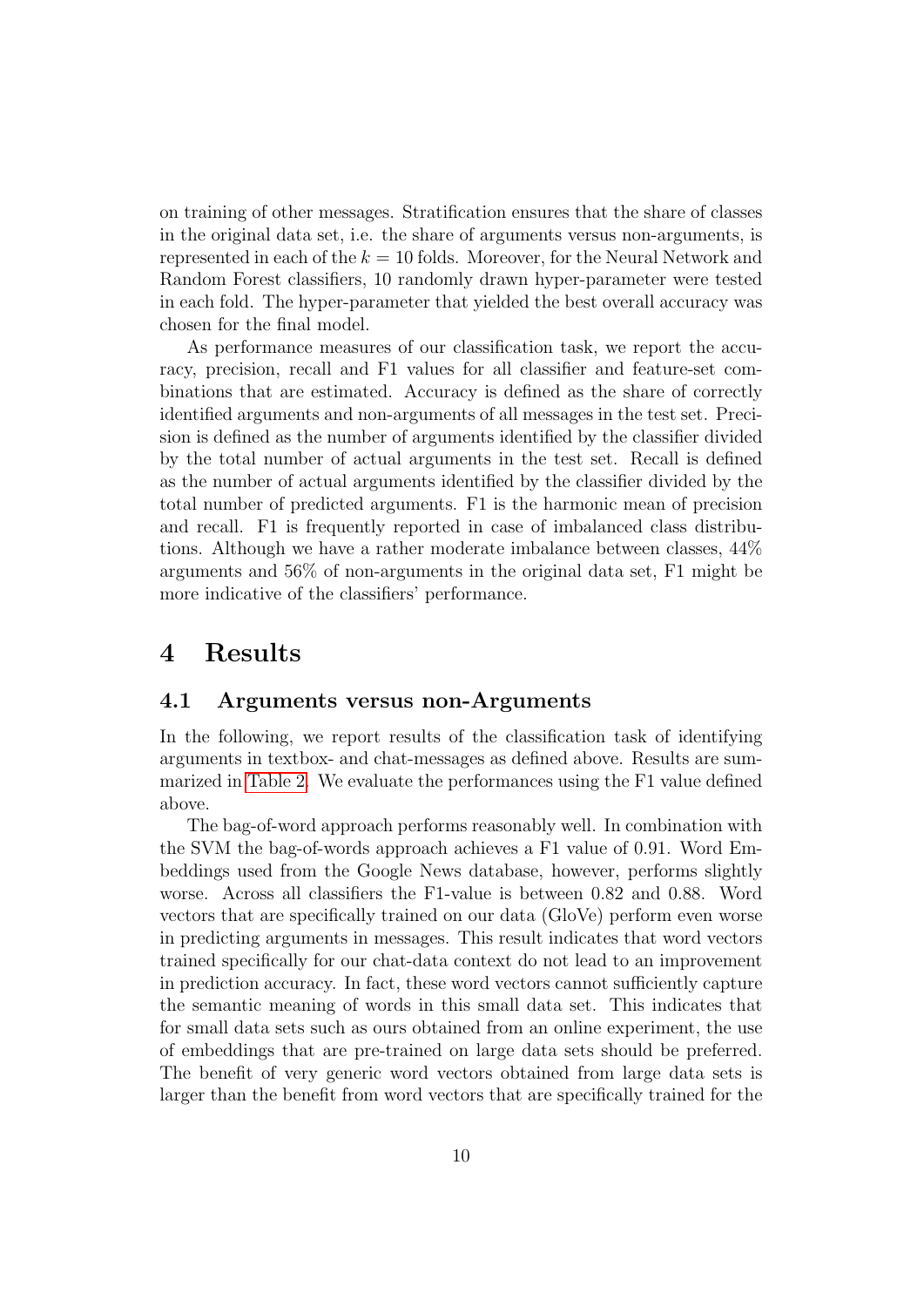<span id="page-11-0"></span>chat-context.

Table 2: Prediction results - Argument vs. non-Argument

|                                 | LR   | <b>SVM</b> | <b>NN</b> | RF   |
|---------------------------------|------|------------|-----------|------|
| Bag-of-words                    |      |            |           |      |
| Accuracy                        | 0.88 | 0.92       | 0.91      | 0.9  |
| Precision                       | 0.83 | 0.9        | 0.87      | 0.85 |
| Recall                          | 0.93 | 0.93       | 0.93      | 0.94 |
| F1                              | 0.87 | 0.91       | 0.9       | 0.89 |
| Pre-trained (Google) Embeddings |      |            |           |      |
| Accuracy                        | 0.81 | 0.88       | 0.89      | 0.88 |
| Precision                       | 0.72 | 0.83       | 0.86      | 0.87 |
| Recall                          | 0.95 | 0.92       | 0.89      | 0.87 |
| F1                              | 0.82 | 0.87       | 0.88      | 0.87 |
| <b>Trained Embeddings</b>       |      |            |           |      |
| Accuracy                        | 0.77 | 0.84       | 0.87      | 0.87 |
| Precision                       | 0.83 | 0.77       | 0.83      | 0.85 |
| Recall                          | 0.6  | 0.92       | 0.89      | 0.85 |
| F1                              | 0.69 | 0.84       | 0.86      | 0.85 |
| Embeddings from BERT (base)     |      |            |           |      |
| Accuracy                        | 0.87 | 0.91       | 0.92      | 0.91 |
| Precision                       | 0.87 | 0.9        | 0.91      | 0.89 |
| Recall                          | 0.83 | 0.89       | 0.91      | 0.91 |
| F1                              | 0.85 | 0.9        | 0.91      | 0.9  |

Notes: We used Logistic Regression (LR), Support-Vector Machine with linear Kernel (SVM), Neural Network (NN) and Random Forest (RF) as the classification algorithms.

Embeddings obtained from BERT in combination with a neural network classifier perform equally well compared to the bag-of-words features in combination with SVM, reaching a F-value of 0.91. It has to be noted, however, that only the BERT Base model was used and no specific fine-tuning on the data set at hand was performed. Further performance gains could be expected with fine-tuning or if BERT Large was used. Overall, the results in [Table 2](#page-11-0) show two main patterns: First, across the classification algorithms, the bag-of-words feature set performs similarly well compared to the more sophisticated approach using BERT features. This highlights that the classification algorithms might not benefit that much from the contextual knowledge that the BERT features produce. This could be the case because of the unstructured and fragmented chat messages, where contextual knowledge is of less value. Second, there is a slight tendency that more sophisticated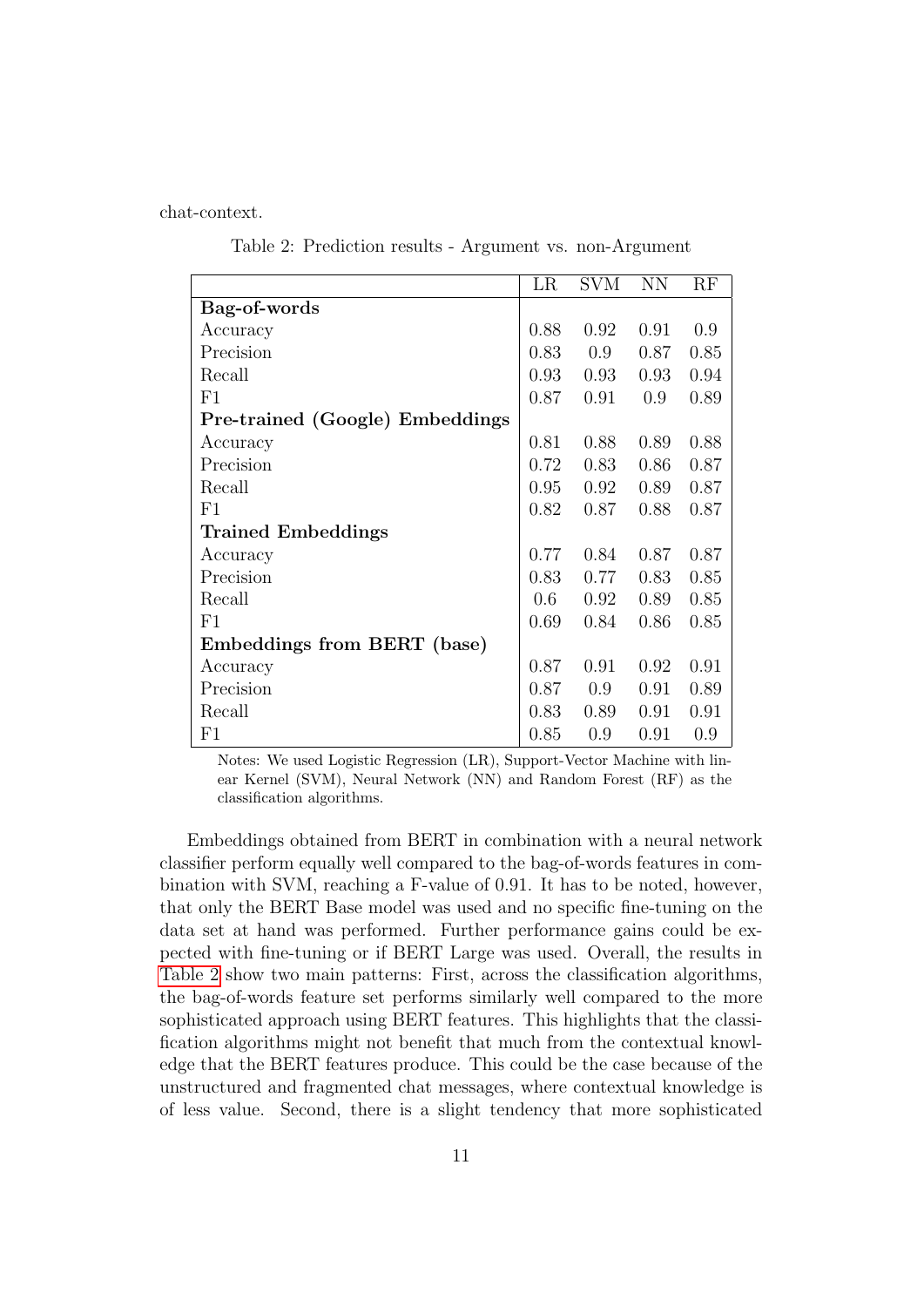classifiers (NN and RF) outperform the simpler ones (LR and SVM). The advantage of a Neural Network and Random Forest is that they are able to also detect and exploit non-linear relationships between the input features that helps to detect the rather sophisticated linguistic concept of arguments in the data.

In order to get an idea of what features drive the performance result, we report feature importance of the bag-of-words approach combined with the Random Forest classifier (Compare Figure 1). Feature importance in a decision tree is defined as how well a feature splits the data in two subsets at a decision node, also called average decrease in impurity. This measure is averaged over all decision trees that are estimated in the Random Forest).

As expected, the length and average number of syllables per word are very informative with regard to an argument being present in the message. Many messages such as self-introductions or stated agreement with other participants are rather short. Thus, the length and complexity of a message are highly indicative of a participant elaborating on rent control and using premises to support or attack an underlying claim. Moreover, messages containing the unigram will indicate that participants elaborate on rent control by putting forward a consequence of it being implemented (e.g. "If rent control is implemented, it will lead to ..."). As we expected from the inspection of the data, structural features such as dots and commas only play a minor role in all of our estimated models. The exceptions are question marks that mostly occur when participants clarify something during the chat. The communication in the chat is rather informal and is characterised by unstructured and fragment sentences.

Finally, unigrams such as housing, affordable and government illustrate the two positions on the topic rent control. While some argue that it should be implemented because it leads to more affordable housing, others reject rent control because they dislike any intervention of the government in markets (liberty-based arguments). In future work, it would be interesting to investigate if a system is able to detect these different values behind arguments.

#### 4.2 Pro versus Con Arguments

In a second step, we train algorithms to classify chat messages into arguments in favor and against rent control. Only those textbox and chat messages are used for training that were classified as argumentative by the first step (see above). Messages in favor of rent control are labeled as one and those against rent control as zero. Thus, we again perform a binary classification task. We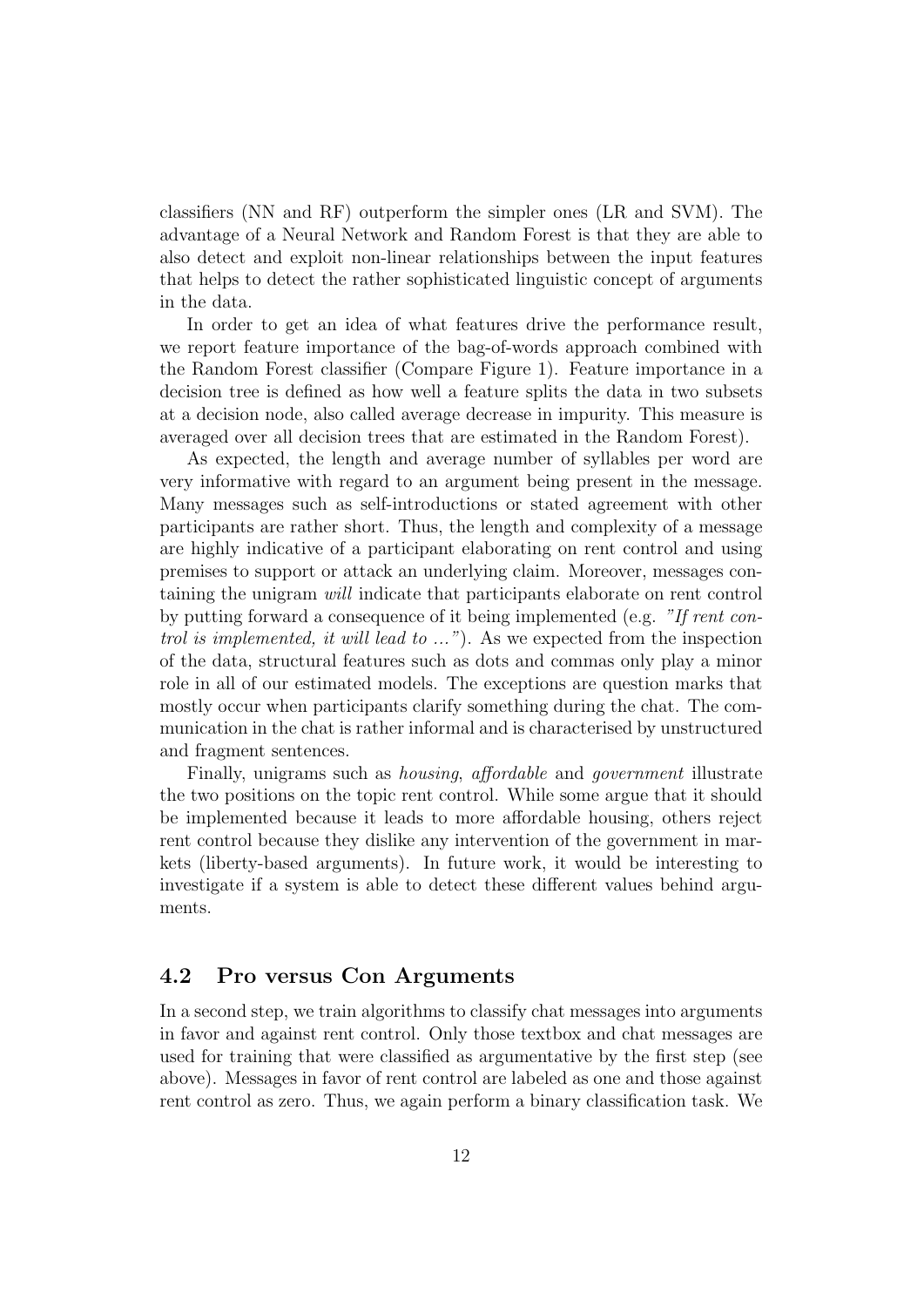

Figure 1: Feature Importance in RF with BOW-features.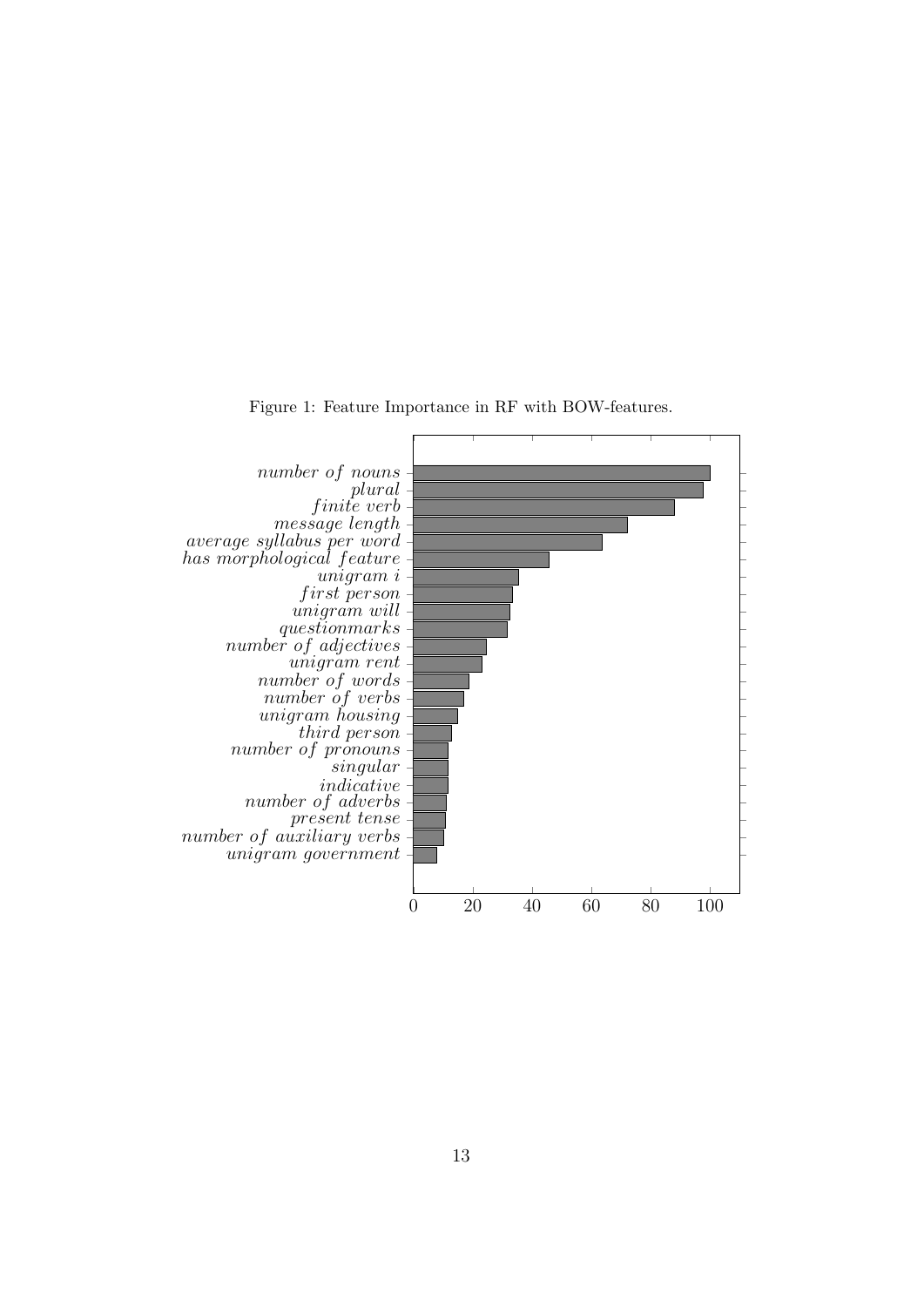<span id="page-14-0"></span>use the same classification techniques from before. For convenience, we only report results using BERT features. Results are depicted in [Table 3.](#page-14-0) The results indicate that the logistic regression classifier performs considerably worse compared to the other classifiers. The Support Vector Machine and the Random Forest perform best with F1-values of 0.76.

|             | LR SVM NN RF                                                                                                       |  |
|-------------|--------------------------------------------------------------------------------------------------------------------|--|
| BERT (base) |                                                                                                                    |  |
| Accuracy    | $\begin{array}{ ccc } 0.66 & 0.76 & 0.75 & 0.77\ 0.65 & 0.75 & 0.76 & 0.79\ 0.65 & 0.76 & 0.73 & 0.72 \end{array}$ |  |
| Precision   |                                                                                                                    |  |
| Recall      |                                                                                                                    |  |
| F1          | $0.65$ 0.76 0.74 0.76                                                                                              |  |

Table 3: Prediction results - Pro versus Con

Notes: We used Logistic Regression (LR), Support-Vector Machine with linear Kernel (SVM), Neural Network (NN) and Random Forest (RF) as the classification algorithms.

Overall, classification of arguments into their positions, i.e. in favor of and against rent control, performs significantly worse than our first step distinguishing argumentative from non-argumentative chat messages. This has two main reasons: First, while the first step was based on 1415 messages labeled as argumentative and 1778 as non-argumentative, this second step only relies on the 1415 messages labeled as argumentative, i.e. the training set size is considerably smaller. Second, while distinguishing chat messages that contain small talk such as  $Hi$ , how are you? and agreement such as I agree with participant  $\lambda$  from argumentative reasoning is relatively easy, it is a lot harder to distinguish arguments in favor from those against rent control. For instance, take the arguments Rent control will lead to fixed and projectable prices for renters and Rent control will lead to fixed prices that cannot fluctuate anymore. The same argument is used on both sides and only small linguistic differences indicate if it is meant to be an argument in favor or against rent control making it harder for a classification algorithm to detect these positions.

#### 4.3 Comparison to Wordscores model

The previous results indicate that we can distinguish arguments in favor of and against rent control reasonably well. A participant's argumentative position with regard to rent control can be calculated straightforwardly by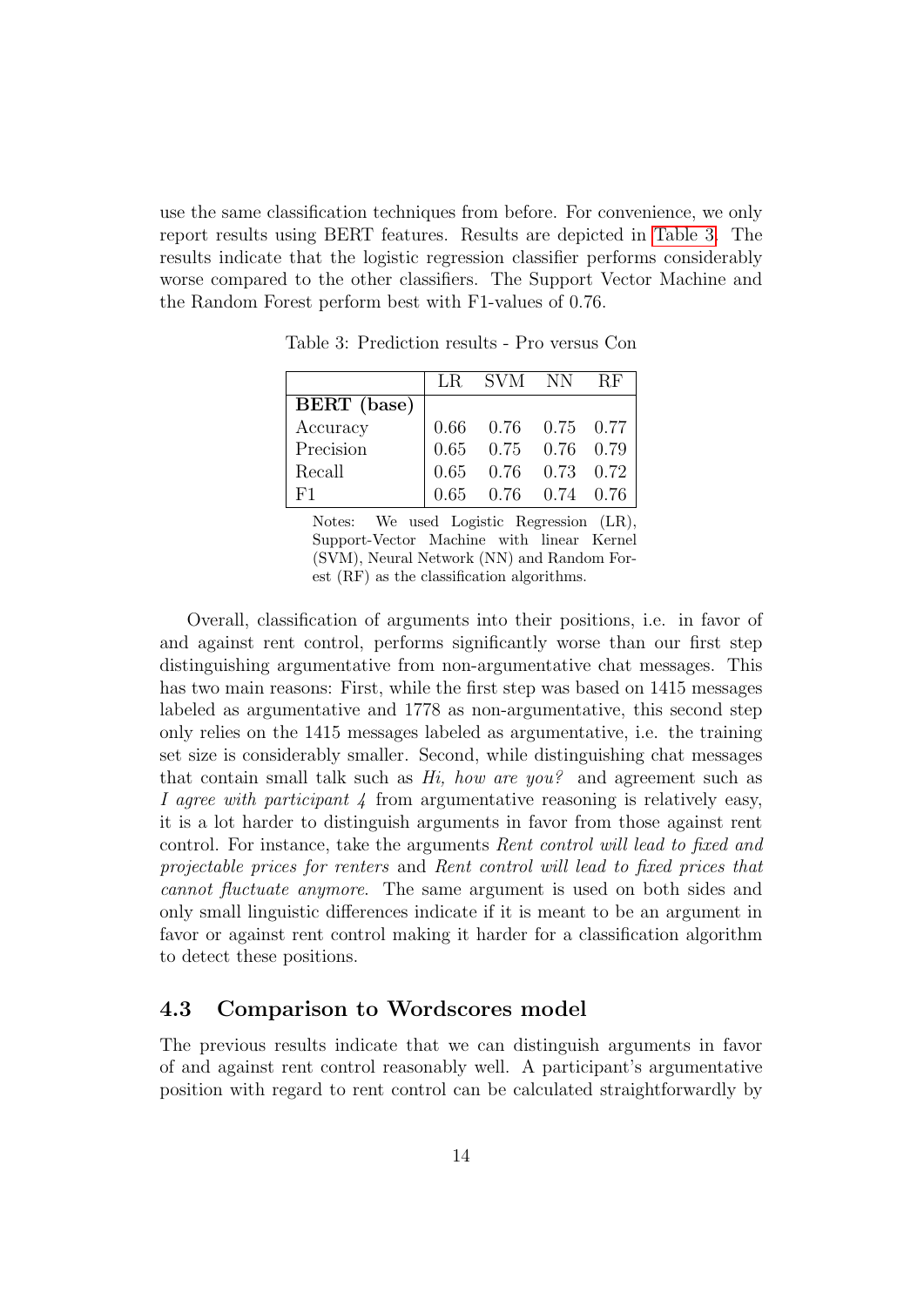aggregating her chat messages that contain arguments with the following steps.

First, we use the raw probabilities for each argumentative message being in favor of or against rent control from our second algorithm and multiply those against rent control by −1 (Compare [Table A1](#page-22-0) for actual chat messages and their probabilities). The sum of these modified raw probabilities measure a participant's average argumentative position on rent control. For instance, a participant formulates three arguments during the chat discussion, two in favor of rent control and one against. Modified raw probabilities of these arguments are 0.6, 0.8 and -0.7. Then, her average argumentative position is 0.7 and positive, i.e. the participant argues more in favor of than against rent control. We denote this as the participant's ArgScore. These ArgScores summarize participants' argumentative policy positions with regard to rent control. A distribution of ArgScores, displayed in the left panel of [Figure 2,](#page-16-0) indicates that while many do not use arguments or have a balanced use of arguments, there are also many participants that have strong argumentative positions in one direction. These scores can be used to investigate participants' persuasiveness in the chat discussions.

Another popular method that extracts policy positions from natural language text is Wordscores [\(Laver et al. 2003\)](#page-18-10). The Wordscores model is a supervised scaling method that relies on reference texts where policy positions are known a priori. The model learns relative word frequencies from those reference texts and predicts policy positions for texts where policy po-sitions are unknown.<sup>[9](#page-15-0)</sup> In the following, we compare participants' argument scores we obtained from the argument mining exercise to their policy positions obtained from the Wordscores model.

More specifically, we use our textbox-messages as reference texts and label them as 1 (-1) if they contain an argument in favor of (against) rent control. Before we train the Wordscores model on these labeled textbox data, we lemmatize words in the textboxes and chat-messages, i.e. words are transformed into their lemmas. For instance, the words works, working and worked all become work. This ensures that the model learns word frequencies regardless of their inflections which leads to better predictions for the chatmessages. Finally, the trained Wordscores model is used to predict policy positions for the sum of a participant's chat-messages, i.e. everything she

<span id="page-15-0"></span><sup>&</sup>lt;sup>9</sup>A related method that builds on Wordscores is Wordfish [\(Slapin and Proksch 2008\)](#page-20-9). While Wordfish does not rely on reference texts, it asks the researcher to identify two texts (from the textual corpus) with opposite policy positions that are used for identification. In our case, however, this method is more difficult to apply as our chat-messages are rather short and results would strongly depend on the choice of the two texts needed for identification.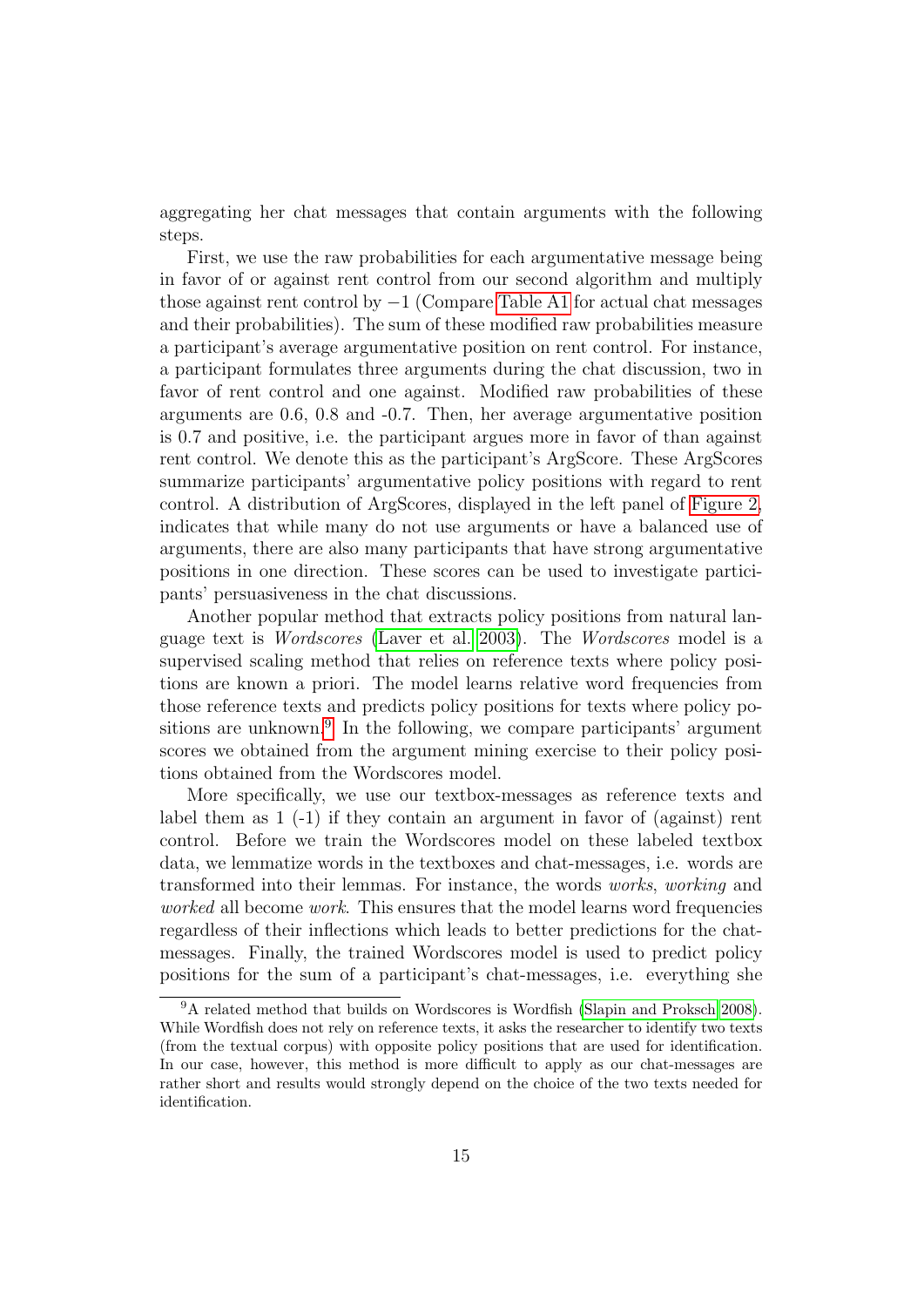contributed to the chat discussion.

Finally, we compare the policy position scores we obtained from these procedure with the argument scores that we arrived at with the argument mining technique. As the right panel of [Figure 2](#page-16-0) displays, there is a strong association between argument scores and policy position scores. Pearson's correlation coefficient is 0.34 (p-value: 2.2e-16). Since both methods rely on the same set of information, i.e. textbox data containing arguments in favor of and against rent control and chat messages, it is intuitive to expect some correlation. It is, however, important to stress the difference of these techniques. While the argument mining method precisely concentrates on argumentative structures from contextual knowledge, Wordscores is a bag-ofwords (BOW) model that relies on relative word frequencies. For instance, an individual might use many words during the chat discussion that appear more often in the textbox messages with arguments in favor of rent control. Hence, her policy position score is highly positive. This does not mean, however, that she uses arguments. It is totally possible that she repeats frequently her position on rent control without offering supporting arguments.

Although the argument mining technique can provide fine-grained scores for each participant's argument strength, it is remarkable how well the policy positions based on word scores can capture argumentation. Thus, when the right set of reference texts are available, in our case textbox-messages that contain pro and contra arguments of rent control, the Wordscores model can serve as a good proxy for measuring argumentation.

<span id="page-16-0"></span>

Figure 2: Comparison with policy positions from Wordscores model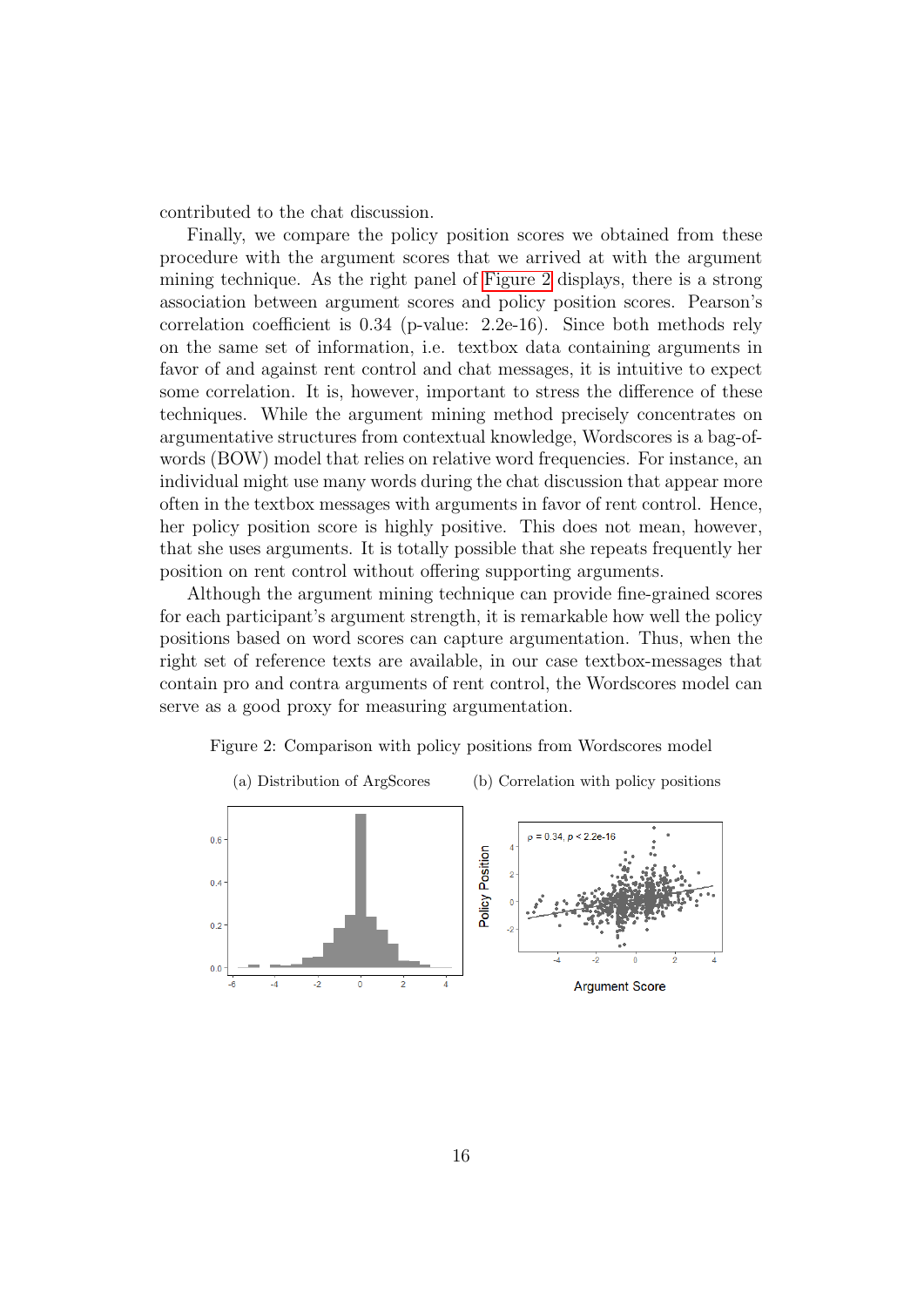## 5 Conclusion

Automated methods for the analysis of experimental communication data are scarce. In this paper, we studied the automated detection of arguments in chat communications collected through an online survey experiment. The results of our classification exercise are encouraging because they highlight that the sophisticated concept of argumentation can be automatically detected in experimental text data using NLP and ML techniques. This is in line with [Penczynski](#page-19-0) [\(2019\)](#page-19-0), who investigates the usefulness of machine learning techniques for detecting sophisticated reasoning in experimental text data. Especially experimental chat data is challenging for automated coding through machines because of the brevity of messages as well as unstructured and fragment sentences.

Despite this challenge, we can detect arguments in our data reasonably well. Structural features such as the use of dots and commas play a lesser role in identifying messages containing argumentative reasoning. This contrasts with previous findings such as in [Aker et al.](#page-18-8)  $(2017)$ . All in all, a simple bagof-word feature approach performs similarly well compared to embeddings obtained from the contextual language model BERT.

Our results highlight that argument mining techniques can successfully be applied to communication data from economic experiments and open up a promising future avenue of empirical research such as on how communication affects economic or voting decisions. The authors use the results of this work in research on the empirical question of how arguments in online discourse affect voting behaviour.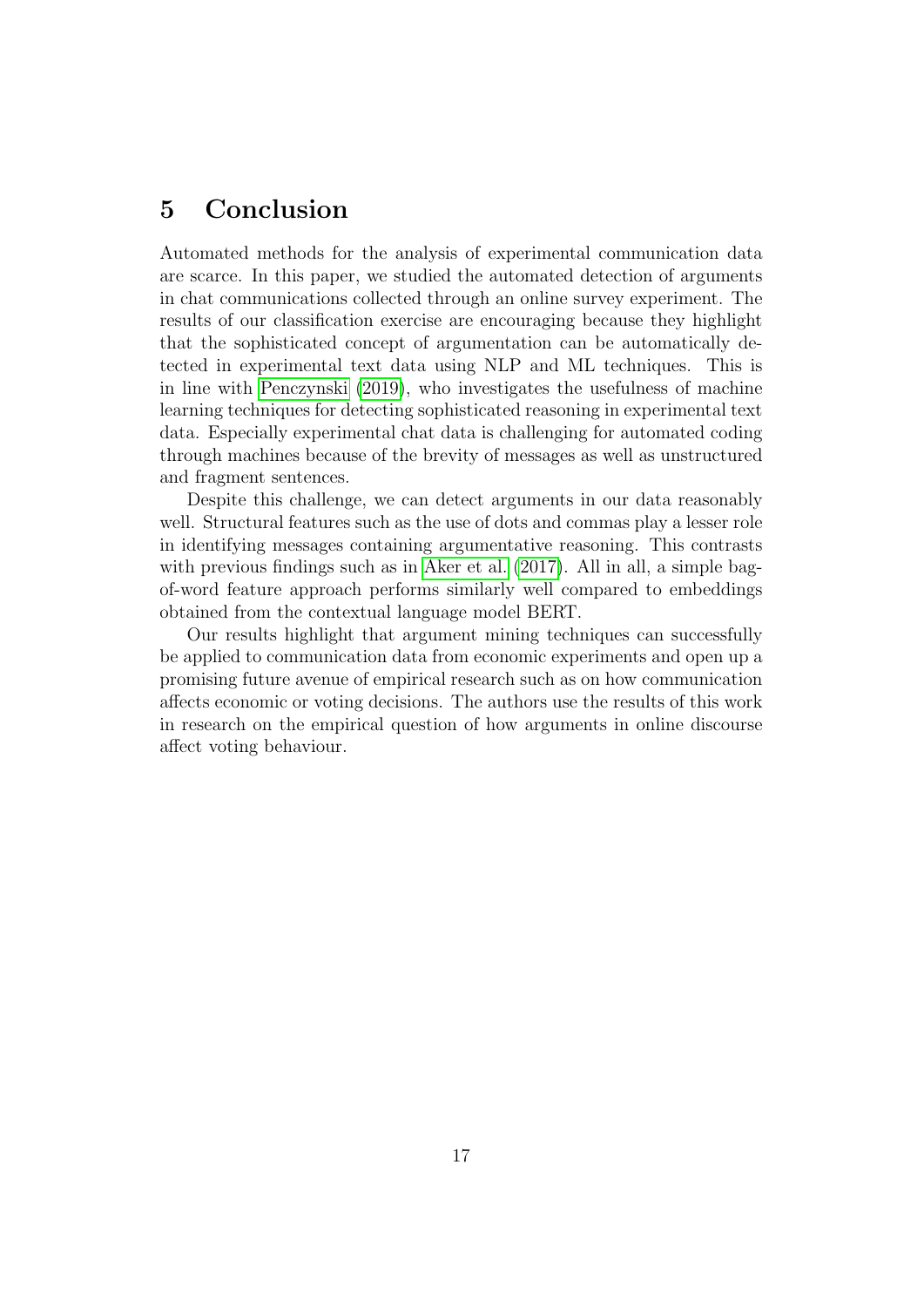## References

- <span id="page-18-2"></span>Abbott, R., M. Walker, P. Anand, J. E. Fox Tree, R. Bowmani, and J. Kind (2011). Recognizing disagreement in informal political argument. In Proceedings of the Workshop on Language in Social Media (LSM 2011), Portland, Oregon, pp. 2–11.
- <span id="page-18-5"></span>Addawood, A. and M. Bashir (2016). What is your evidence? a study of controversial topics on social media. In Proceedings of the 3rd Workshop on Argument Mining, Berlin, Germany, pp. 1–11.
- <span id="page-18-8"></span>Aker, A., A. Sliwa, Y. Ma, R. Lui, N. Borad, S. Ziyaei, and M. Ghobadi (2017). What works and what does not: Classifier and feature analysis for argument mining. In Proceedings of the 4th Workshop on Argument Mining, Copenhagen, Copenhagen, Denmark, pp. 91–96.
- <span id="page-18-3"></span>Biran, O. and O. Rambow (2011). Identifying justifications in written dialogs by classifying text as argumentative. International Journal of Semantic *Computing*  $5(4)$ ,  $363-381$ .
- <span id="page-18-0"></span>Cabrio, E. and S. Villata (2012). Natural language arguments: A combined approach. In ECAI.
- <span id="page-18-1"></span>Cabrio, E. and S. Villata (2018). Five years of argument mining: a datadriven analysis. In Proceedings of the 27th International Joint Conference on Artificial Intelligence, Stockholm, Sweden, pp. 5427–5433.
- <span id="page-18-9"></span>Devlin, J., M. Chang, K. Lee, and K. Toutanova (2018). BERT: pre-training of deep bidirectional transformers for language understanding. Computer Science abs/1810.04805.
- <span id="page-18-4"></span>Ghosh, D., S. Muresan, N. Wacholder, M. Aakhus, and M. Mitsui (2014). Analyzing argumentative discourse units in online interactions. In Proceedings of the 1st Workshop on Argumentation Mining, Baltimore, Maryland, pp. 39–48.
- <span id="page-18-6"></span>Habernal, I. and I. Gurevych (2017). Argumentation mining in usergenerated web discourse. Computational Linguistics  $\mathcal{A}3(1)$ , 125–179.
- <span id="page-18-7"></span>Indurkhya, N. and F. J. Damerau (2010). Handbook of Natural Language Processing, Volume 2. Boca Raton, Florida: Chapman and Hall/CRC.
- <span id="page-18-10"></span>Laver, M., K. R. Benoit, and J. Garry (2003). Extracting policy positions from political texts using words as data. American Political Science Review  $97(2)$ , 311-331.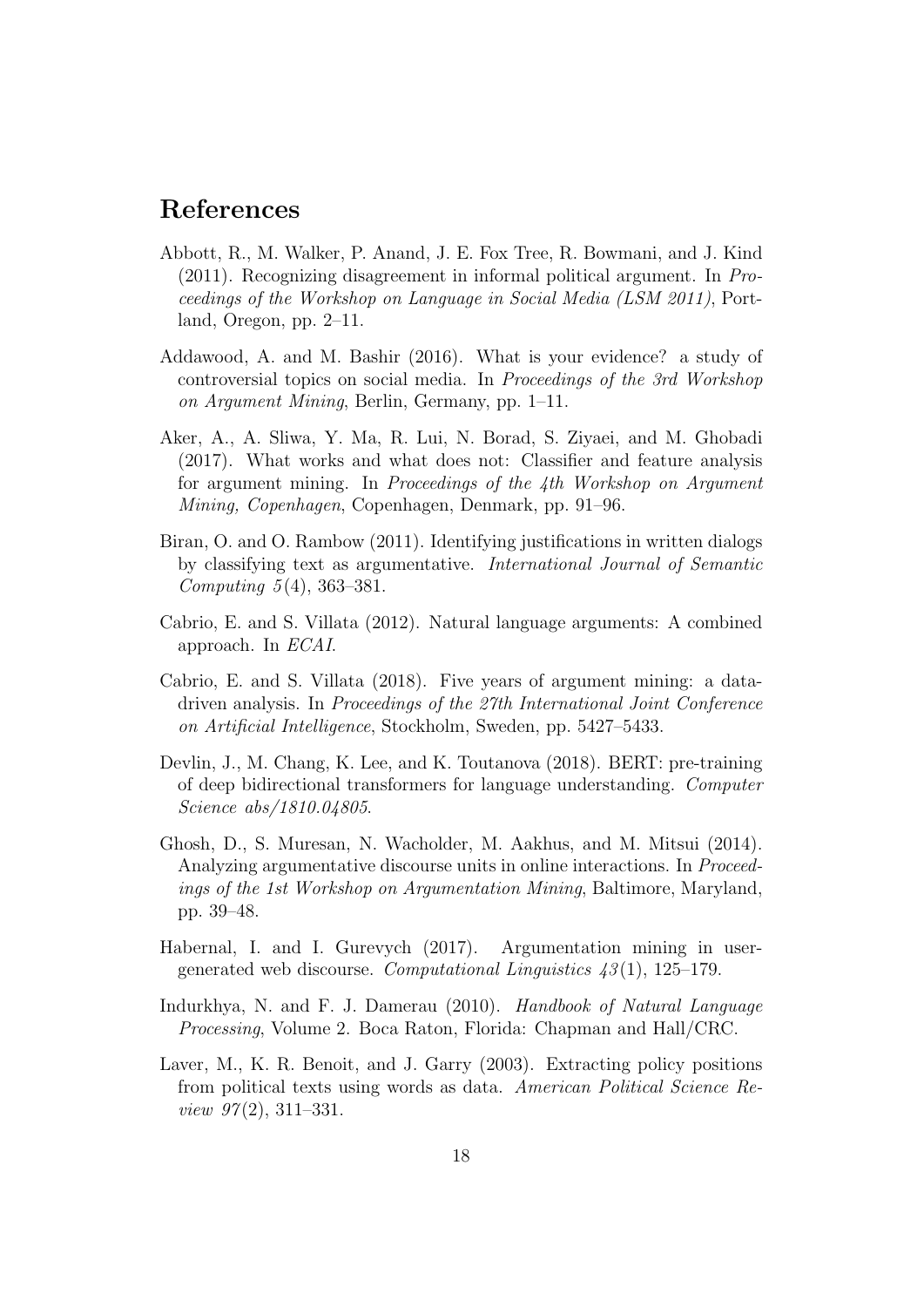- <span id="page-19-7"></span>Lawrence, J. and C. Reed (2015). Combining argument mining techniques. In Proceedings of the 2nd Workshop on Argumentation Mining, Denver, Colorado, pp. 127–136.
- <span id="page-19-4"></span>Lawrence, J. and C. Reed (2017). Using complex argumentative interactions to reconstruct the argumentative structure of large-scale debates. In Proceedings of the 4th Workshop on Argumentation Mining, Copenhagen, Denmark, pp. 108–117.
- <span id="page-19-3"></span>Lippi, M. and P. Torroni (2016). Argumentation mining: State of the art and emerging trends. ACM Transactions on Internet Technology  $16(2)$ , 10:1–10:25.
- <span id="page-19-9"></span>Liu, H., Y. Gao, P. Lv, M. Li, S. Geng, M. Li, and H. Wang (2017). Using argument-based features to predict an analyse review helpfulness. In Proceedings of the 2017 Conference on Empirical Methods in Natural Language Processing, Copenhagen, Denmark, pp. 1358–1363.
- <span id="page-19-5"></span>Lugini, L. and D. Litman (2018). Argument component classification for classroom discussions. In Proceedings of the 5th Workshop on Argument Mining, Brussels, Belgium, pp. 57–67.
- <span id="page-19-8"></span>Mikolov, T., K. Chen, G. Corrado, and J. Dean (2013). Efficient estimation of word representations in vector space. Computer Science abs/1301.3781.
- <span id="page-19-1"></span>Mochales, R. and M.-F. Moens (2011). Argumentation mining. Artificial Intelligence and Law  $19(1)$ , 1–22.
- <span id="page-19-6"></span>Oraby, S., L. Reed, R. Compton, E. Riloff, M. Walker, and S. Whittaker (2015). And that's a fact: Distinguising factual and emotional argumentation in online dialogue. In Proceedings of the 2nd Workshop on Argumentation Mining, Denver, Colorado, pp. 116–126.
- <span id="page-19-2"></span>Peldszus, A. (2014). Towards segment-based recognition of argumentation structure in short texts. In Proceedings of the 1st Workshop on Argumentation Mining, Baltimore, Maryland, pp. 88–97.
- <span id="page-19-0"></span>Penczynski, S. (2019). Using machine learning for communication classifcation. Experimental Economics 22, 1002–1029.
- <span id="page-19-10"></span>Pennington, J., R. Socher, and C. D. Manning (2014). Glove: Global vectors for word representation. In Proceedings of the 2014 Conference on Empirical Methods in Natural Language Processing (EMNLP), Doha, Qatar, pp. 1532–1543.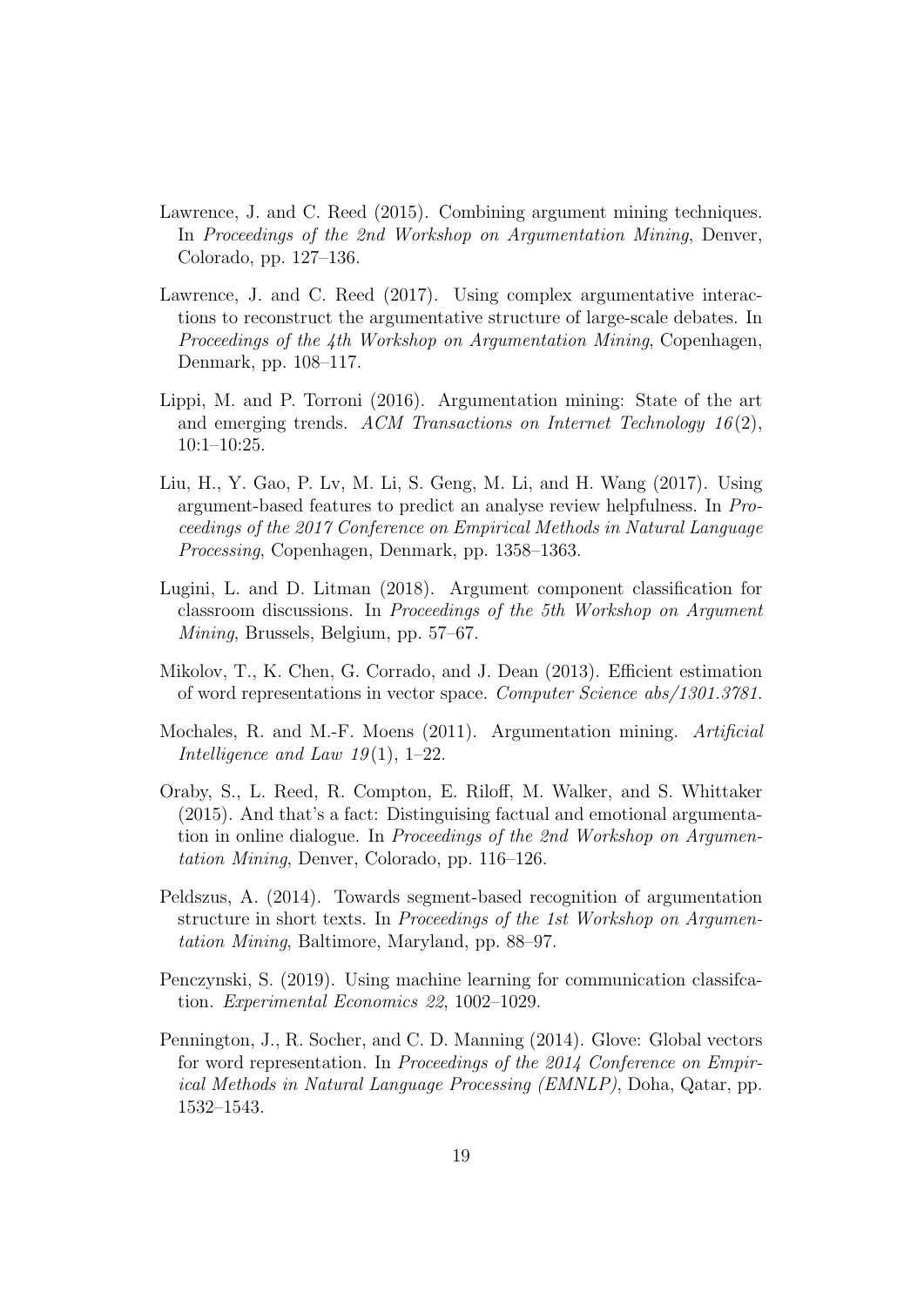- <span id="page-20-5"></span>Rinott, R., L. Dankin, C. Alzate Perez, M. M. Khapra, E. Aharoni, and N. Slonim (2015). Show me your evidence - an automatic method for context dependent evidence detection. In Proceedings of the 2015 Conference on Empirical Methods in Natural Language Processing, Lisbon, Portugal, pp. 440–450. Association for Computational Linguistics.
- <span id="page-20-7"></span>Romanski, P. and L. Kotthoff (2018). Fselector: Selecting attributes. [https:](https://cran.r-project.org/package=FSelector) [//cran.r-project.org/package=FSelector](https://cran.r-project.org/package=FSelector). Accessed: 2020-04-17.
- <span id="page-20-0"></span>Schabus, D., B. Krenn, and F. Neubarth (2016). Data-driven identification of dialogue acts in chat messages. In Proceedings of the 13th Conference on Natural Language Processing (KONVENS 2016), Bochum, Germany, pp. 236–241.
- <span id="page-20-9"></span>Slapin, J. B. and S.-O. Proksch (2008). A scaling model for estimating timeseries party positions from texts. American Journal of Political Science 52, 705–722.
- <span id="page-20-2"></span>Swanson, R., B. Ecker, and M. Walker (2015). Argument mining: Extracting arguments from online dialogue. In Proceedings of the 16th Annual Meeting of the Special Interest Group on Discourse and Dialogue, Prague, Czech Republic, pp. 217–226.
- <span id="page-20-1"></span>Tebbe, E. and B. Wegener (2022). Is natural language processing the cheap charlie of analyzing cheap talk? a horse race between classifiers on experimental communication data. Journal of Behavioral and Experimental Economics 96, 101808.
- <span id="page-20-3"></span>Toulmin, S. E. (1958). The Use of Argument. Cambridge University Press.
- <span id="page-20-4"></span>Walton, D. (2009). Argumentation theory: A very short introduction. In G. Simari and I. Rahwan (Eds.), Argumentation in Artificial Intelligence, pp. 1–22. Boston, Massachusetts: Springer.
- <span id="page-20-8"></span>Wang, A., A. Singh, J. Michael, F. Hill, O. Levy, and S. Bowman (2018). Glue: A multi-task benchmark and analysis platform for natural language understanding. In 2019 International Conference on Learning Representations (ICLR), New Orleans, Louisiana.
- <span id="page-20-6"></span>Wojatzki, M. M. and T. Zesch (2016). Stance-based argument mining modeling implicit argumentation using stance. In *Proceedings of the 13th* Conference on Natural Language Processing (KONVENS 2016), Bochum, Germany, pp. 313–322.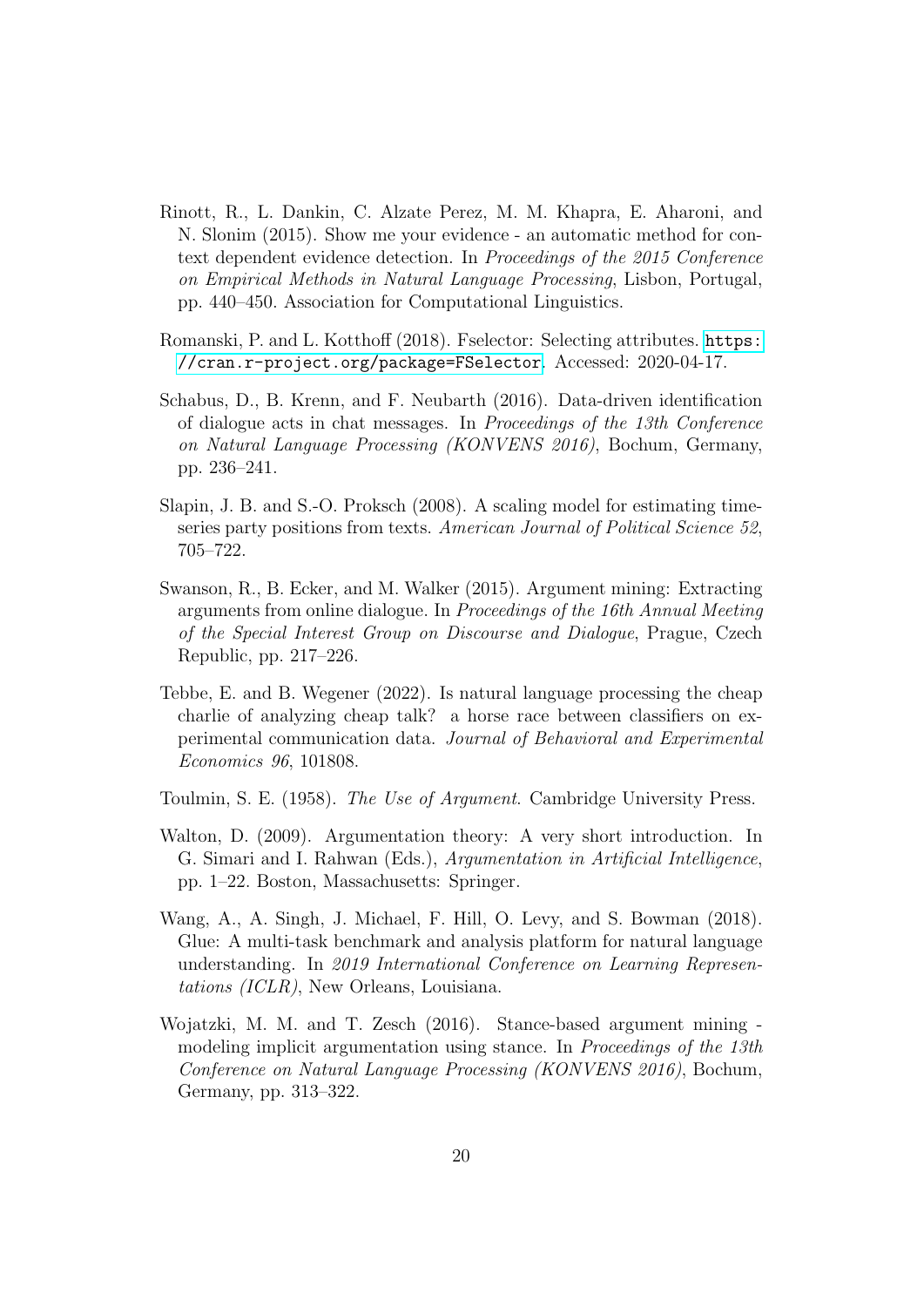<span id="page-21-0"></span>Yin, J., N. Narang, P. Thomas, and C. Paris (2012). Unifying local and global agreement and disagreement classification in online debates. In Proceedings of the 3rd Workshop in Computational Approaches to Subjectivity and Sentiment Analysis, Jeju, Korea, pp. 61–69.